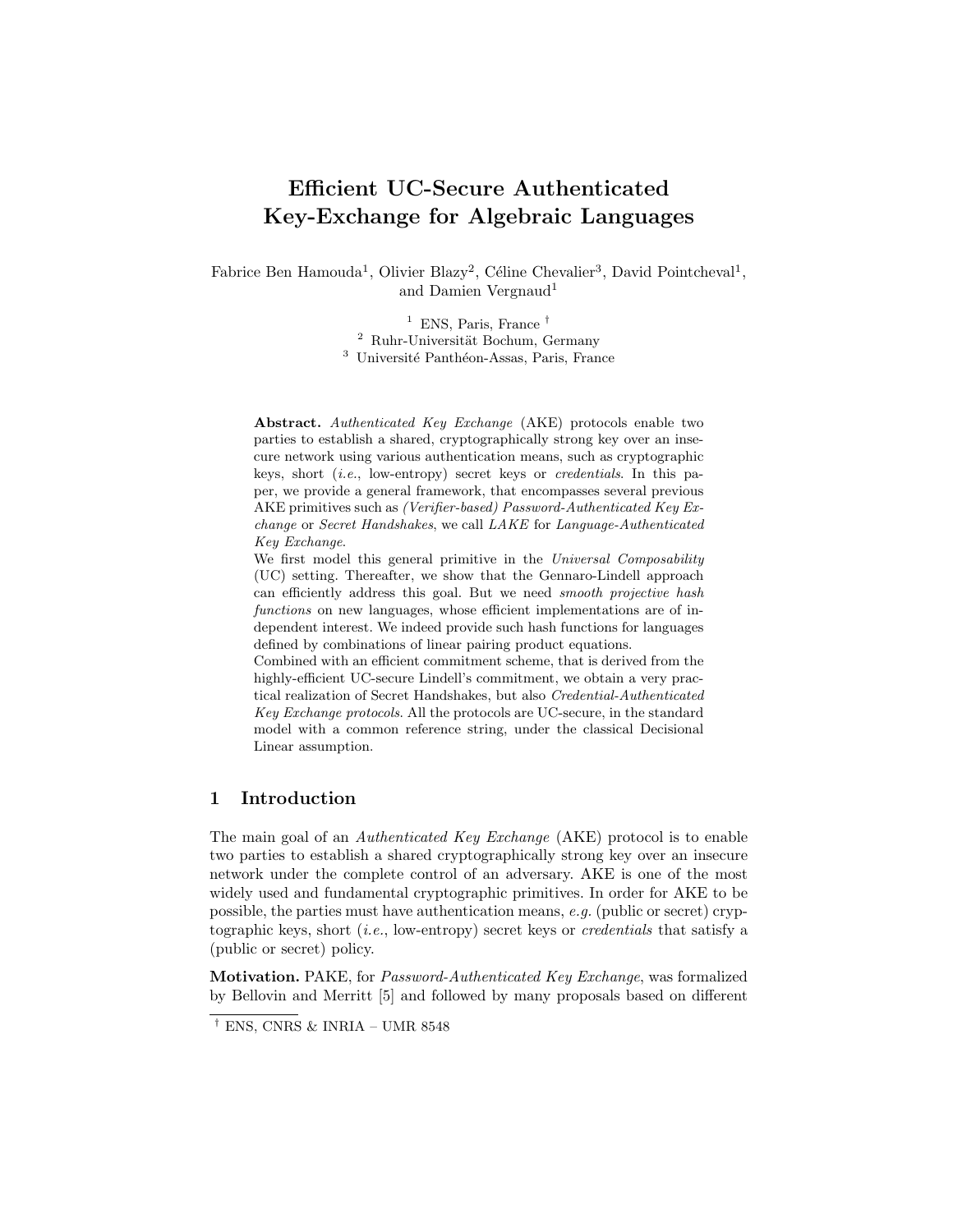cryptographic assumptions (see [1, 8] and references therein). It allows users to generate a strong cryptographic key based on a shared "human-memorable" (i.e. low-entropy) password without requiring a public-key infrastructure. In this setting, an adversary controlling all communication in the network should not be able to mount an off-line dictionary attack.

The concept of Secret Handshakes has been introduced in 2003 by Balfanz, Durfee, Shankar, Smetters, Staddon and Wong [3] (see also [2,19]). It allows two members of the same group to identify each other secretly, in the sense that each party reveals his affiliation to the other only if they are members of the same group. At the end of the protocol, the parties can set up an ephemeral session key for securing further communication between them and an outsider is unable to determine if the handshake succeeded. In case of failure, the players do not learn any information about the other party's affiliation.

More recently, Credential-Authenticated Key Exchange (CAKE) was presented by Camenisch, Casati, Groß and Shoup [8]. In this primitive, a common key is established if and only if a specific relation is satisfied between credentials hold by the two players. This primitive includes variants of PAKE and Secret Handshakes, and namely Verifier-based PAKE, where the client owns a password pw and the server knows a one-way transformation  $v$  of the password only. It prevents massive password recovering in case of server corruption. The two players eventually agree on a common high entropy secret if and only if pw and  $v$  match together, and off-line dictionary attacks are prevented for third-party players.

Our Results. We propose a new primitive that encompasses most of the previous notions of authenticated key exchange. It is closely related to CAKE and we call it LAKE, for *Language-Authenticated Key-Exchange*, since parties establish a common key if and only if they hold credentials that belong to specific (and possibly independent) languages. The definition of the primitive is more practice-oriented than the definition of CAKE from [8] but the two notions are very similar. In particular, the new primitive enables privacy-preserving authentication and key exchange protocols by allowing two members of the same group to secretly and privately authenticate to each other without revealing this group beforehand.

In order to define the security of this primitive, we use the UC framework and an appropriate definition for languages that permits to dissociate the public part of the policy, the private common information the users want to check and the (possibly independent) secret values each user owns that assess the membership to the languages. We provide an ideal functionality for LAKE and give efficient realizations of the new primitive (for a large family of languages) secure under classical mild assumptions, in the standard model (with a common reference string – CRS), with static corruptions.

We significantly improve the efficiency of several CAKE protocols [8] for specific languages and we enlarge the set of languages for which we can construct practical schemes. Notably, we obtain a very practical realization of Secret Handshakes and a Verifier-based Password-Authenticated Key Exchange.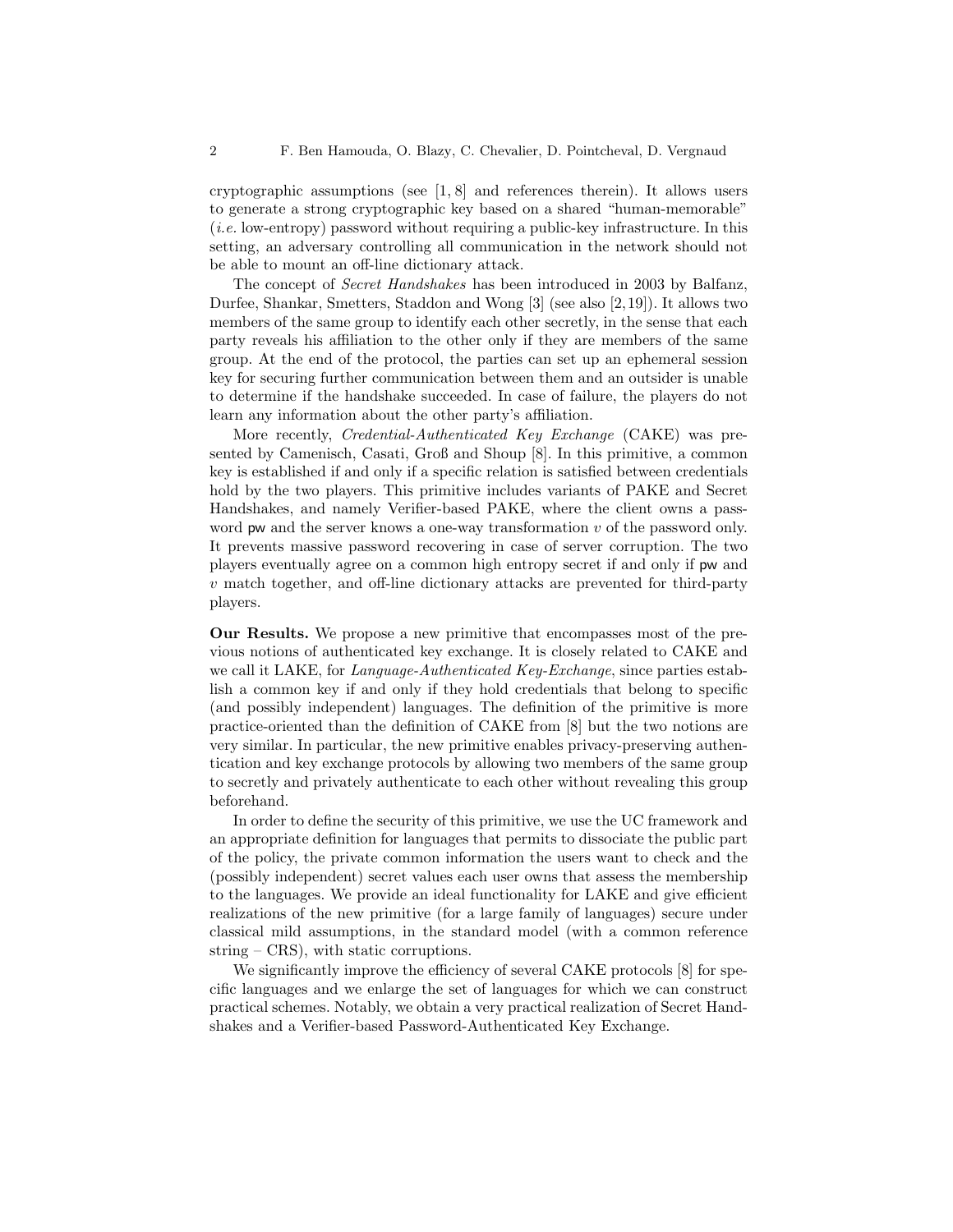Our Techniques. A general framework to design PAKE in the CRS model was proposed by Gennaro and Lindell [17] in 2003. This approach was applied to the UC framework by Canetti, Halevi, Katz, Lindell, and MacKenzie [11], and improved by Abdalla, Chevalier and Pointcheval [1]. It makes use of the smooth projective hash functions (SPHF), introduced by Cramer and Shoup [14]. Such a hashing family is a family of hash functions that can be evaluated in two ways: using the (secret) hashing key, one can compute the function on every point in its domain, whereas using the (public) projection key one can only compute the function on a special subset of its domain. Our first contribution is the description of smooth projective hash functions for new interesting languages: Abdalla, Chevalier and Pointcheval [1] explained how to make disjunctions and conjunctions of languages, we study here languages defined by linear pairing product equations on committed values.

In 2011, Lindell [20] proposed a highly-efficient commitment scheme, with a non-interactive opening algorithm, in the UC framework. We will not use it in black-box, but instead we will patch it to make the initial Gennaro and Lindell's approach to work, without zero-knowledge proofs [11], using the equivocability of the commitment.

Language Definition. In [1], Abdalla *et al.* already formalized languages to be considered for SPHF. But, in the following, we will use a more simple formalism, which is nevertheless more general: we consider any efficiently computable binary relation  $\mathcal{R}: \{0,1\}^* \times \mathcal{P} \times \mathcal{S} \to \{0,1\}$ , where the additional parameters pub  $\in$ {0, 1}<sup>\*</sup> and priv ∈ P define a language  $L_{\mathcal{R}}(\text{pub}, \text{priv}) \subseteq \mathcal{S}$  of the words W such that  $\mathcal{R}(\text{pub}, \text{priv}, W) = 1$ :

- pub are public parameters;
- priv are private parameters the two players have in mind, and they should think to the same values: they will be committed to, but never revealed;
- $-$  W is the word the sender claims to know in the language: it will be committed to, but never revealed.

Our LAKE primitive, specific to two relations  $\mathcal{R}_a$  and  $\mathcal{R}_b$ , will allow two users, Alice and Bob, owning a word  $W_a \in L_{\mathcal{R}_a}(\text{pub}, \text{priv}_a)$  and  $W_b \in L_{\mathcal{R}_b}(\text{pub}, \text{priv}_b)$ respectively, to agree on a session key under some specific conditions: they first both agree on the public parameter pub, Bob will think about  $\text{priv}'_a$  for his expected value of  $\text{priv}_a$ , Alice will do the same with  $\text{priv}_b$  for  $\text{priv}_b$ ; eventually, if  $\text{priv}'_a = \text{priv}_a$  and  $\text{priv}^{\prime}_b = \text{priv}_b$ , and if they both know words in the languages, then the key agreement will succeed. In case of failure, no information should leak about the reason of failure, except the inputs did not satisfy the relations  $\mathcal{R}_a$  or  $\mathcal{R}_b$ , or the languages were not consistent.

We stress that each LAKE protocol will be specific to a pair of relations  $(\mathcal{R}_a, \mathcal{R}_b)$  describing the way Alice and Bob will authenticate to each other. This pair of relations  $(\mathcal{R}_a, \mathcal{R}_b)$  specifies the sets  $\mathcal{P}_a$ ,  $\mathcal{P}_b$  and  $\mathcal{S}_a$ ,  $\mathcal{S}_b$  (to which the private parameters and the words should respectively belong). Therefore, the formats of  $\text{priv}_a$ ,  $\text{priv}_b$  and  $W_a$  and  $W_b$  are known in advance, but not their values. When  $\mathcal{R}_a$  and  $\mathcal{R}_b$  are clearly defined from the context (e.g., PAKE), we omit them in the notations. For example, these relations can formalize: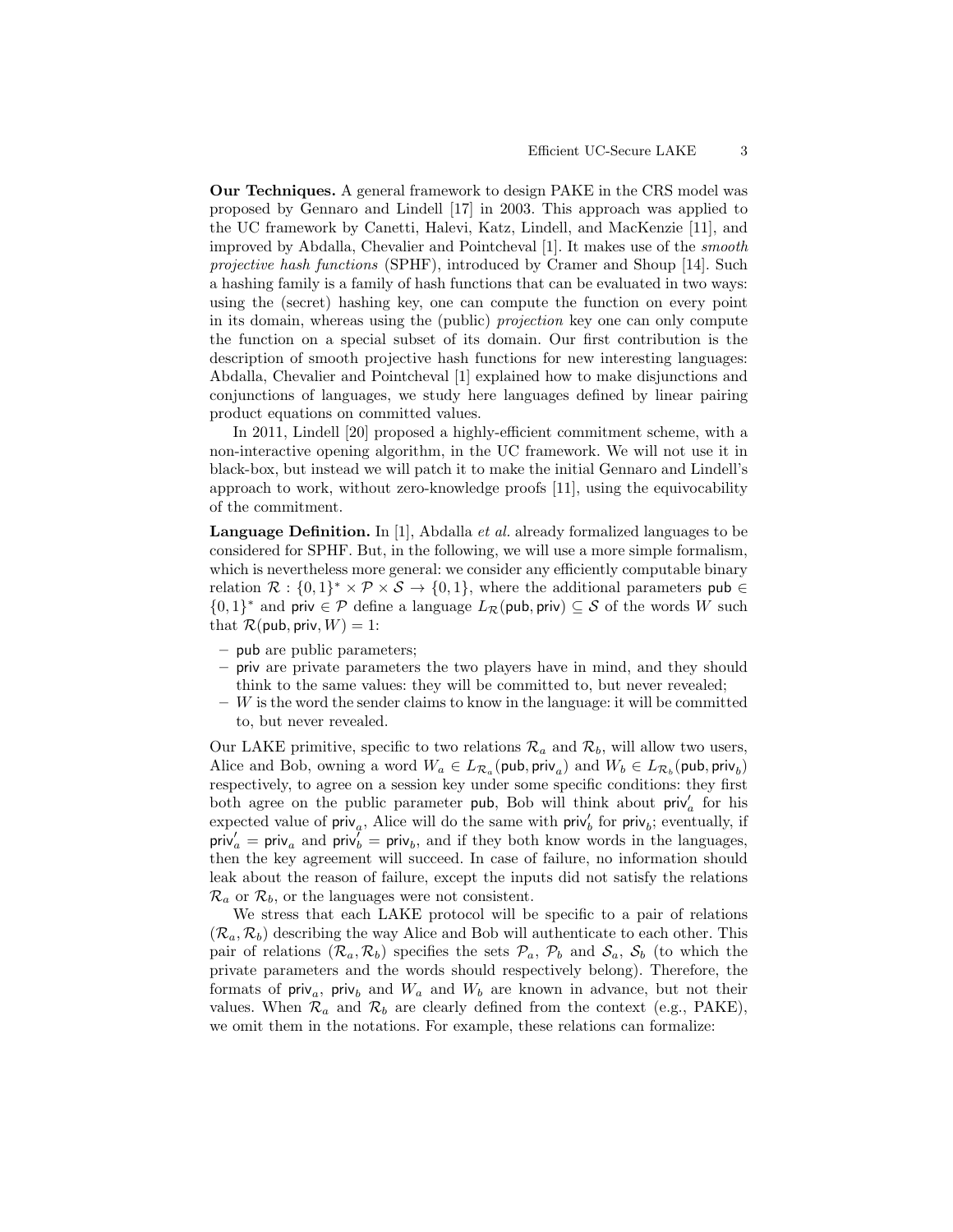- Password authentication: The language is defined by  $\mathcal{R}(\mathsf{pub}, \mathsf{priv}, W) = 1 \Leftrightarrow$  $W = \text{priv}, \text{ and thus } \text{pub} = \emptyset.$  The classical setting of PAKE requires the players  $A$  and  $B$  to use the same password  $W$ , and thus we should have  $\textsf{priv}_a = \textsf{priv}_b' = \textsf{priv}_b = \textsf{priv}_a' = W_a = W_b;$
- $−$  Signature authentication:  $\mathcal{R}(\mathsf{pub}, \mathsf{priv}, W) = 1 \Leftrightarrow \mathsf{Verify}(\mathsf{pub}_1, \mathsf{pub}_2, W) = 1,$ where  $pub = (pub_1 = vk, pub_2 = M)$  and  $priv = \emptyset$ . The word W is thus a signature of  $M$  valid under vk, both specified in pub;
- Credential authentication: we can consider any mix for vk and M in pub or priv, and even in W, for which the relation  $\mathcal R$  verifies the validity of the signature. When  $M$  and vk are in priv or  $W$ , we achieve affiliation-hiding property.

In the two last cases, the parameter pub can thus consist of a message on which the user is expected to know a signature valid under vk: either the user knows the signing key and can generate the signature on the fly to run the protocol, or the user has been given signatures on some messages (credentials). As a consequence, we just assume that, after having publicly agreed on a common pub, the two players have valid words in the appropriate languages. The way they have obtained these words does not matter.

Following our generic construction, private elements will be committed using encryption schemes, derived from Cramer-Shoup's scheme, and will thus have to be first encoded as *n*-tuples of elements in a group  $\mathbb{G}$ . In the case of PAKE, authentication will check that a player knows an appropriate password. The relation is a simple equality test, and accepts for one word only. A random commitment (and thus of a random group element) will succeed with negligible probability. For signature-based authentication, the verification key can be kept secret, but the signature should be unforgeable and thus a random word  $W$ should quite unlikely satisfy the relation. We will often make this assumption on useful relations R: for any pub,  $\{(\text{priv}, W) \in \mathcal{P} \times \mathcal{S}, \mathcal{R}(\text{pub}, \text{priv}, W) = 1\}$  is sparse (negligible) in  $\mathcal{P} \times \mathcal{S}$ , and a fortiori in the set  $\mathbb{G}^n$  in which elements are first embedded.

# 2 Definitions

In this section, we first briefly recall the notations and the security notions of the basic primitives we will use in the rest of the paper, and namely public key encryption and signature. More formal definitions, together with the classical computational assumptions (CDH, DDH, and DLin) are provided in the full version [6]: A public-key encryption scheme is defined by four algorithms: param  $\leftarrow$  Setup $(1^k)$ ,  $(\mathsf{ek}, \mathsf{dk}) \leftarrow \mathsf{KeyGen}(\mathsf{param}), \ c \leftarrow \mathsf{Encrypt}(\mathsf{ek}, m; r), \text{ and } m \leftarrow$ Decrypt( $dk, c$ ). We will need the classical notion of IND-CCA security. A signature scheme is defined by the four following algorithms:  $\mathsf{param} \leftarrow \mathsf{Setup}(1^k)$ ,  $(vk, sk) \leftarrow \text{KeyGen(param)}$ ,  $\sigma \leftarrow \text{Sign}(sk, m; s)$ , and Verif(vk,  $m, \sigma$ ). We will need the classical notion of EUF-CMA security. In both cases, the global parameters param will be ignored, included in the CRS. We will furthermore make use of collision-resistant hash function families.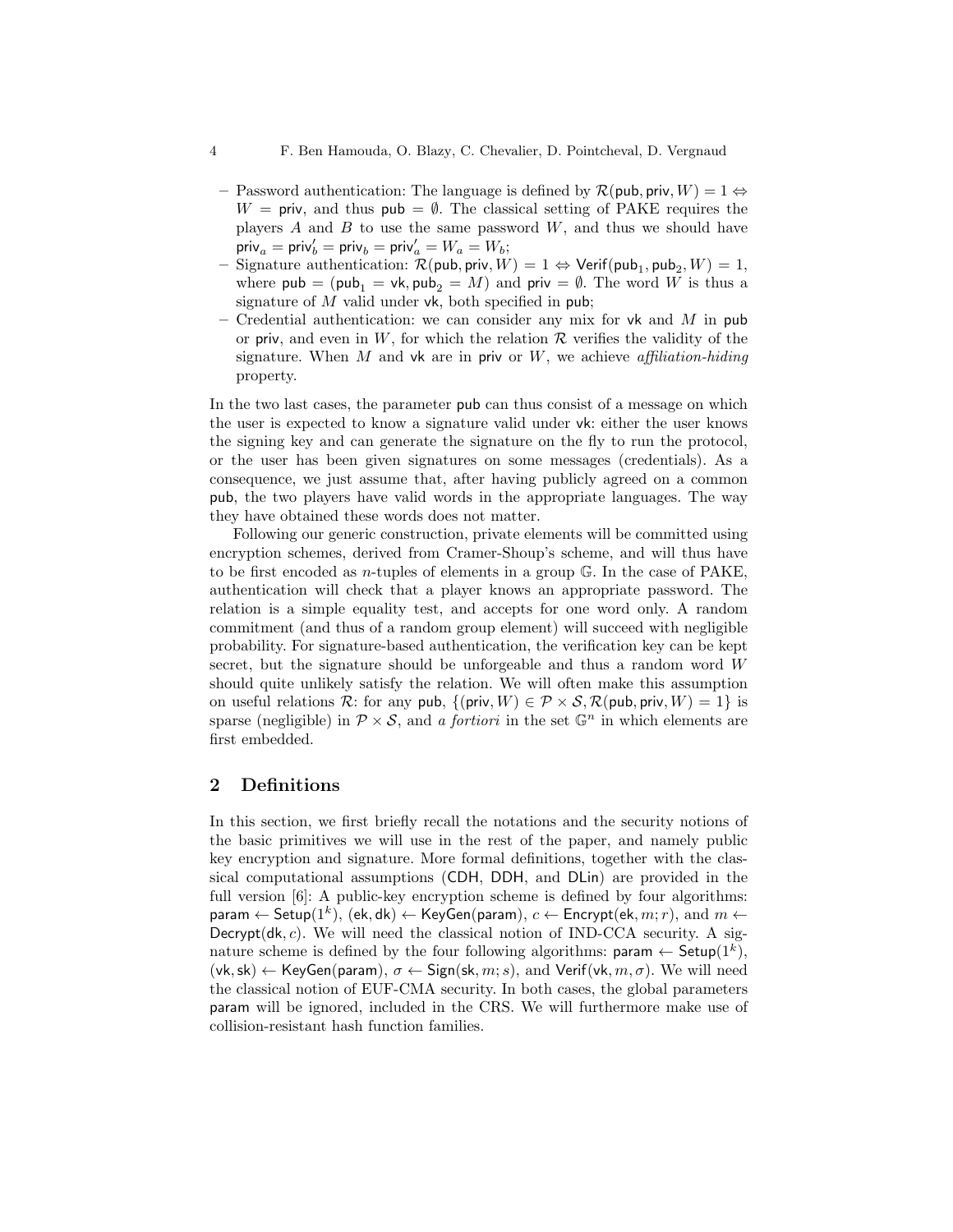### 2.1 Universal Composability

Our main goal will be to provide protocols with security in the universal composability framework. The interested reader is referred to [10, 11] for details. More precisely, we will work in the UC framework with joint state proposed by Canetti and Rabin [12] (with the CRS as the joint state). Since players are not individually authenticated, but just afterward if the credentials are mutually consistent with the two players' languages, the adversary will be allowed to interact on behalf of any player from the beginning of the protocol, either with the credentials provided by the environment (static corruption) or without (impersonation attempt). As with the Split Functionality [4], according to whom sends the first flow for a player, either the player itself or the adversary, we know whether this is an honest player or a dishonest player (corrupted or impersonation attempt, but anyway controlled by the adversary). Then, our goal will be to prove that the best an adversary can do is to try to play against one of the other players, as an honest player would do, with a credential it guessed or obtained in any possible way. This is exactly the so-called one-line dictionary attack when one considers PAKE protocols. In the adaptive corruption setting, the adversary could get complete access to the private credentials and the internal memory of an honest player, and then get control of it, at any time. But we will restrict to the static corruption setting in this paper. It is enough to deal with most of the concrete requirements: related credentials, arbitrary compositions, and forward-secrecy. To achieve our goal, for a UC-secure LAKE, we will use some other primitives which are secure in the classical setting only.

### 2.2 Commitment

Commitments allow a user to commit to a value, without revealing it, but without the possibility to later change his mind. It is composed of three algorithms: Setup( $1<sup>k</sup>$ ) generates the system parameters, according to a security parameter k; Commit $(\ell, m; r)$  produces a commitment c on the input message  $m \in \mathcal{M}$  using the random coins  $r \stackrel{\$}{\leftarrow} \mathcal{R}$ , under the label  $\ell$ , and the opening information d; while Decommit $(\ell, c, m, d)$  opens the commitment c with the message m and the opening information d that proves the correct opening under the label  $\ell$ .

Such a commitment scheme should be both hiding, which says that the commit phase does not leak any information about m, and  $binding$ , which says that the decommit phase should not be able to open to two different messages. Additional features will be required in the following, such as non-malleability, extractability, and equivocability. We also included a label  $\ell$ , which can be empty or an additional public information that has to be the same in both the commit and the decommit phases. A labeled commitment that is both non-malleable and extractable can be instantiated by an IND-CCA labeled encryption scheme (see the full version [6]). We will use the Linear Cramer-Shoup encryption scheme [13,21]. We will then patch it, using a technique inspired from [20], to make it additionally equivocable (see Section 3). It will have an interactive commit phase, in two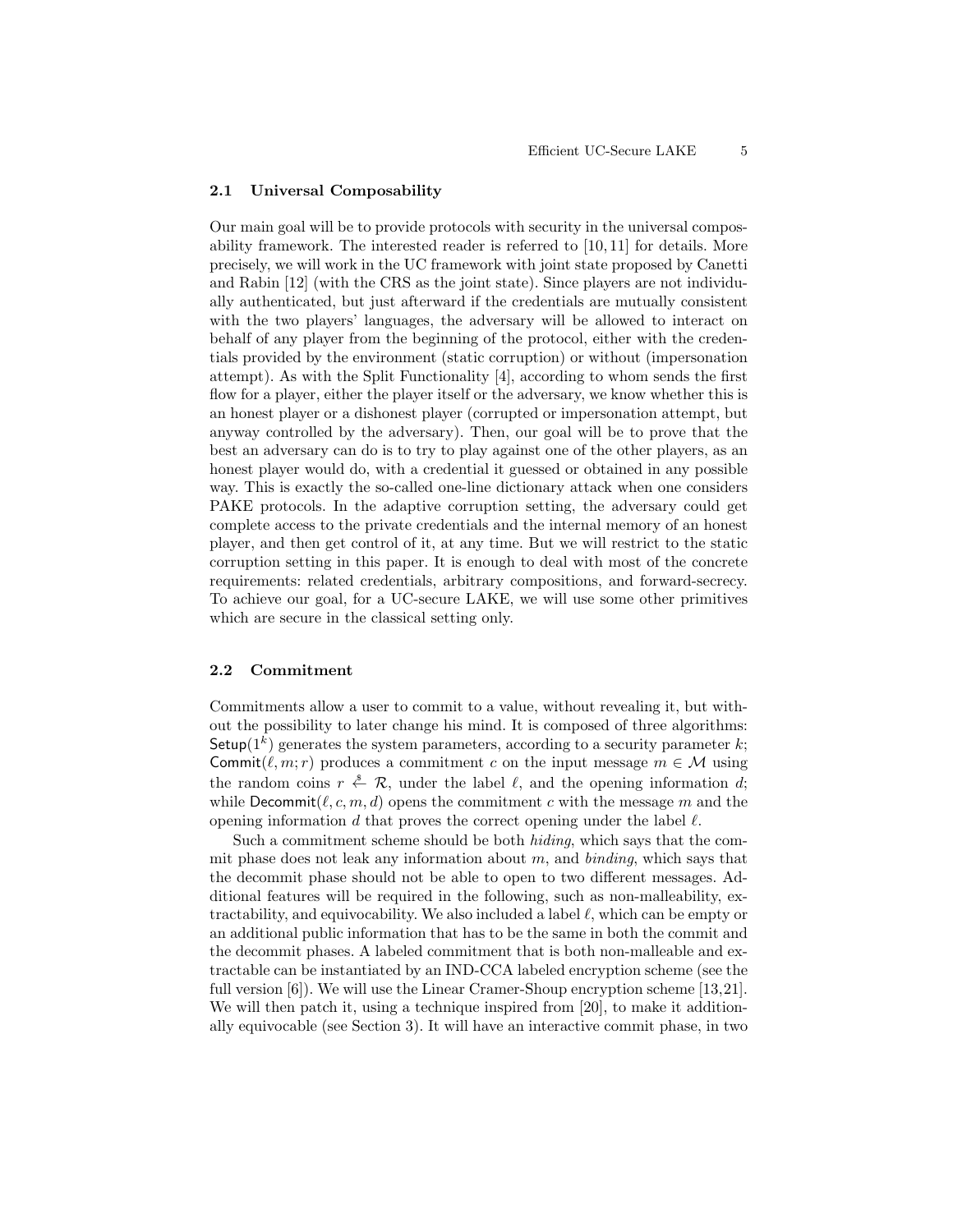rounds: Commit $(\ell, m; r)$  and a challenge  $\varepsilon$  from the receiver, which will define an implicit full commitment to be open latter.

### 2.3 Smooth Projective Hash Functions

Smooth projective hash function (SPHF) systems have been defined by Cramer and Shoup [14] in order to build a chosen-ciphertext secure encryption scheme. They have thereafter been extended  $[1, 7, 17]$  and applied to several other primitives. Such a system is defined on a language  $L$ , with five algorithms:

- $-$  Setup( $1<sup>k</sup>$ ) generates the system parameters, according to a security parameter k;
- HashKG( $L$ ) generates a hashing key hk for the language  $L$ ;
- ProjKG(hk,  $L, W$ ) derives the projection key hp, possibly depending on a word  $W$ :
- Hash(hk,  $L, W$ ) outputs the hash value from the hashing key;
- ProjHash(hp,  $L, W, w$ ) outputs the hash value from the projection key and the witness w that  $W \in L$ .

The correctness of the scheme assures that if  $W$  is in  $L$  with  $w$  as a witness, then the two ways to compute the hash values give the same result:  $\mathsf{Hash}(\mathsf{hk}, L, W) =$ ProjHash(hp,  $L, W, w$ ). In our setting, these hash values will belong to a group G. The security is defined through two different notions: the smoothness property guarantees that if  $W \notin L$ , the hash value is *statistically* indistinguishable from a random element, even knowing hp; the *pseudo-randomness* property guarantees that even for a word  $W \in L$ , but without the knowledge of a witness w, the hash value is *computationally* indistinguishable from a random element, even knowing hp.

### 3 Double Linear Cramer-Shoup Encryption (DLCS)

As explained earlier, any IND-CCA labeled encryption scheme can be used as a non-malleable and extractable labeled commitment scheme: we will focus on the DLin-based primitives, and thus the Linear Cramer-Shoup scheme (see the full version [6]), we call LCS. Committed/encrypted elements will either directly be group elements, or bit-strings on which we apply a reversible mapping  $G$ from  $\{0,1\}^n$  to G. In order to add the equivocability, one can use a technique inspired from [20]. See the full version [6] for more details, but we briefly present the commitment scheme we will use in the rest of this paper in conjunction with SPHF.

Linear Cramer-Shoup Commitment Scheme. The parameters, in the CRS, are a group  $\mathbb G$  of prime order p, with three independent generators denoted by  $(g_1, g_2, g_3) \stackrel{\hspace{0.1em}\mathsf{\scriptscriptstyle\$}}{\leftarrow} \mathbb{G}^3$ , a collision-resistant hash function  $\mathfrak{H}_K$ , and possibly an additional reversible mapping G from  $\{0,1\}^n$  to G to commit bit-strings. From 9 scalars  $(x_1, x_2, x_3, y_1, y_2, y_3, z_1, z_2, z_3) \stackrel{\$}{\leftarrow} \mathbb{Z}_p^9$ , one also sets, for  $i = 1, 2$ ,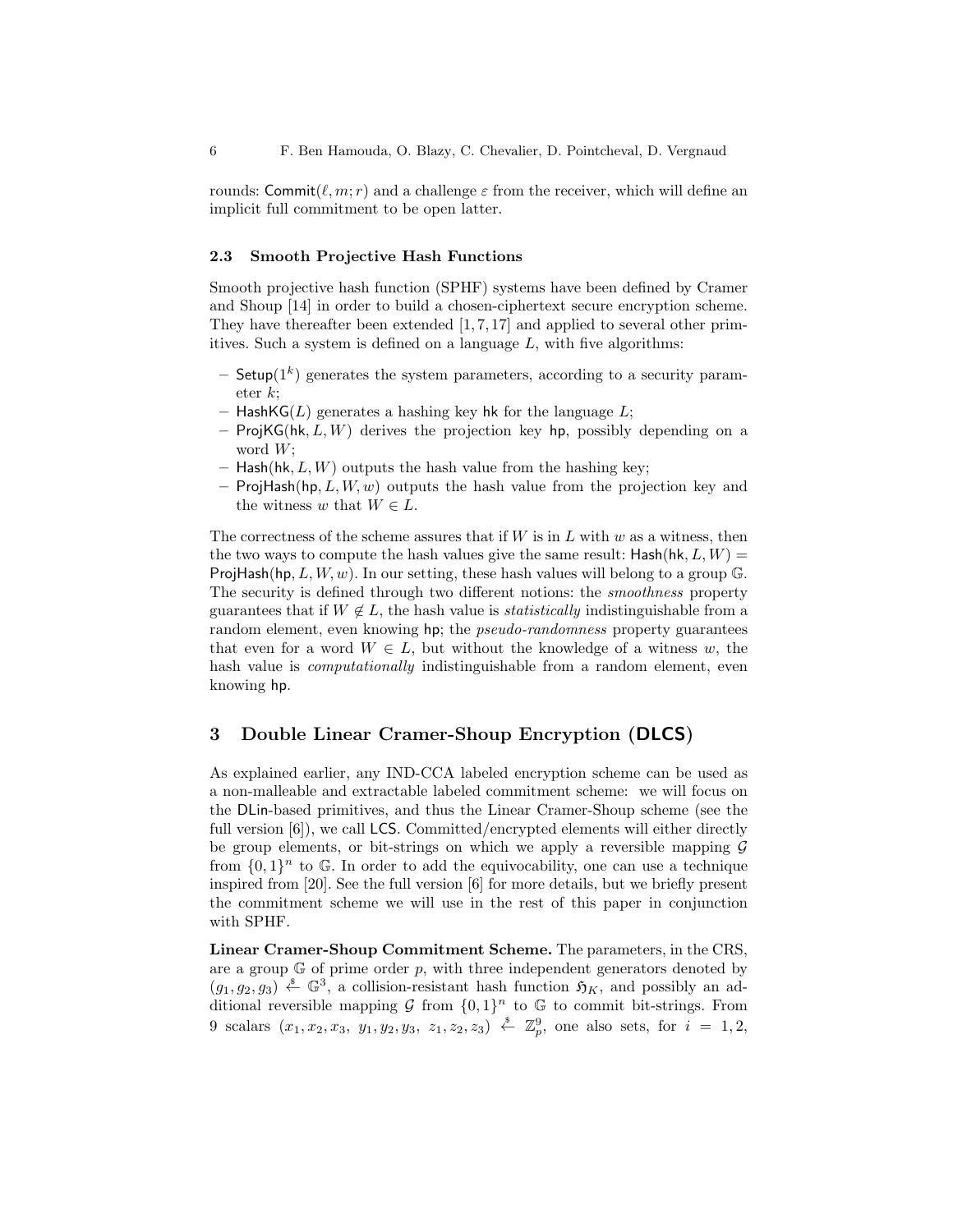$c_i = g_i^{x_i} g_3^{x_3}, d_i = g_i^{y_i} g_3^{y_3}$ , and  $h_i = g_i^{z_i} g_3^{z_3}$ . The public parameters consist of the encryption key  $ek = (\mathbb{G}, g_1, g_2, g_3, c_1, c_2, d_1, d_2, h_1, h_2, \mathfrak{H}_K)$ , while the trapdoor for extraction is  $dk = (x_1, x_2, x_3, y_1, y_2, y_3, z_1, z_2, z_3)$ . One can define the encryption process:

$$
\mathsf{LCS}(\ell, \mathsf{ek}, M; r, s) \stackrel{\scriptscriptstyle{\mathsf{def}}}{=} (\mathbf{u} = (g_1^r, g_2^s, g_3^{r+s}), e = M \cdot h_1^r h_2^s, v = (c_1 d_1^\xi)^r (c_2 d_2^\xi)^s)
$$

where  $\xi = \mathfrak{H}_K(\ell, \mathbf{u}, \epsilon)$ . When  $\xi$  is specified from outside, one additionally denotes it LCS<sup>\*</sup>( $\ell$ , ek,  $\tilde{M}$ ,  $\xi$ ;  $r, s$ ). The commitment to a message  $M \in \mathbb{G}$ , or  $\tilde{M} = \mathcal{G}(m)$ for  $m \in \{0,1\}^n$ , encrypts M under ek: LCSCom $(\ell, M; r, s) \stackrel{\text{def}}{=} \text{LCS}(\ell, \text{ek}, M; r, s)$ . The decommit process consists of  $M$  and  $(r, s)$  to check the correctness of the encryption. It is possible to do implicit verification, without any decommit information, but just an SPHF on the language of the ciphertexts of M that is privately shared by the two players. Since the underlying encryption scheme is IND-CCA, this commitment scheme is non-malleable and extractable.

Double Linear Cramer-Shoup Commitment Schemes. To make it equivocable, we double the commitment process, in two steps. The CRS additionally contains a scalar  $\aleph \stackrel{s}{\leftarrow} \mathbb{Z}_p$ , one also sets,  $\zeta = g_1^{\aleph}$ . The trapdoor for equivocability is ℵ. The Double Linear Cramer-Shoup encryption scheme, denoted DLCS and detailed in the full version [6] is

 $\mathsf{DLCS}(\ell, \mathsf{ek}, M, N; r, s, a, b) \stackrel{\scriptscriptstyle{\mathsf{def}}}{=} (\mathcal{C} \leftarrow \mathsf{LCS}(\ell, \mathsf{ek}, M; r, s), \mathcal{C}' \leftarrow \mathsf{LCS}^*(\ell, \mathsf{ek}, N, \xi; a, b))$ 

where  $\xi = \mathfrak{H}_K(\ell, \mathbf{u}, e)$  is computed during the generation of C and transferred for the generation of  $C'$ . As above, we denote DLCSCom denotes the use of DLCS with the encryption key ek. The usual commit/decommit processes are described in the full version  $[6]$ . On Figure 1, one can find the DLCSCom' scheme where one can implicitly check the opening with an SPHF. These two constructions essentially differ with  $\chi = \mathfrak{H}_K(\mathcal{C}')$  (for the SPHF implicit check) instead of  $\chi = \mathfrak{H}_K(M, \mathcal{C}')$  (for the explicit check). We stress that with this alteration, the DLCSCom' scheme is not a real commitment scheme (not formally extractable/binding): in DLCSCom', the sender can indeed encrypt M in  $\mathcal C$  and  $N \neq 1_G$  in  $\mathcal{C}'$ , and then, the global ciphertext  $\mathcal{C} \times \mathcal{C}'^{\varepsilon}$  contains  $M' = MN^{\varepsilon} \neq M$ , whereas one would have extracted M from C. But M' is unknown before  $\varepsilon$  is sent, and thus, if one checks the membership of  $M'$  to a sparse language, it will unlikely be true.

Multi-Message Schemes. One can extend these encryption and commitment schemes to vectors of n messages (see the full version  $[6]$ ). We will denote them  $n$ -DLCSCom' or  $n$ -DLCSCom for the commitment schemes. They consist in encrypting each message with independent random coins in  $\mathcal{C}_i = (\mathbf{u}_i, e_i, v_i)$  but the same  $\xi = \mathfrak{H}_K(\ell, (\mathbf{u}_i), (e_i))$ , together with independent companion ciphertexts  $C_i'$ of  $1_{\mathbb{G}}$ , still with the same  $\xi$  for the doubled version. In the latter case, n independent challenges  $\varepsilon_i \overset{\hspace{0.1em}\mathsf{\scriptscriptstyle\$}}{\leftarrow} \mathbb{Z}_p^*$  are then sent to lead to the full commitment  $(\mathcal{C}_i \times \mathcal{C}_i'^{\varepsilon_i})$ with random coins  $z_{r_i} = r_i + \varepsilon_i a_i$  and  $z_{s_i} = s_i + \varepsilon_i b_i$ . Again, if one of the companion ciphertext  $\mathcal{C}'_i$  does not encrypt  $1_{\mathbb{G}},$  the full commitment encrypts a vector with at least one unpredictable component  $M_i'$ . Several non-unity components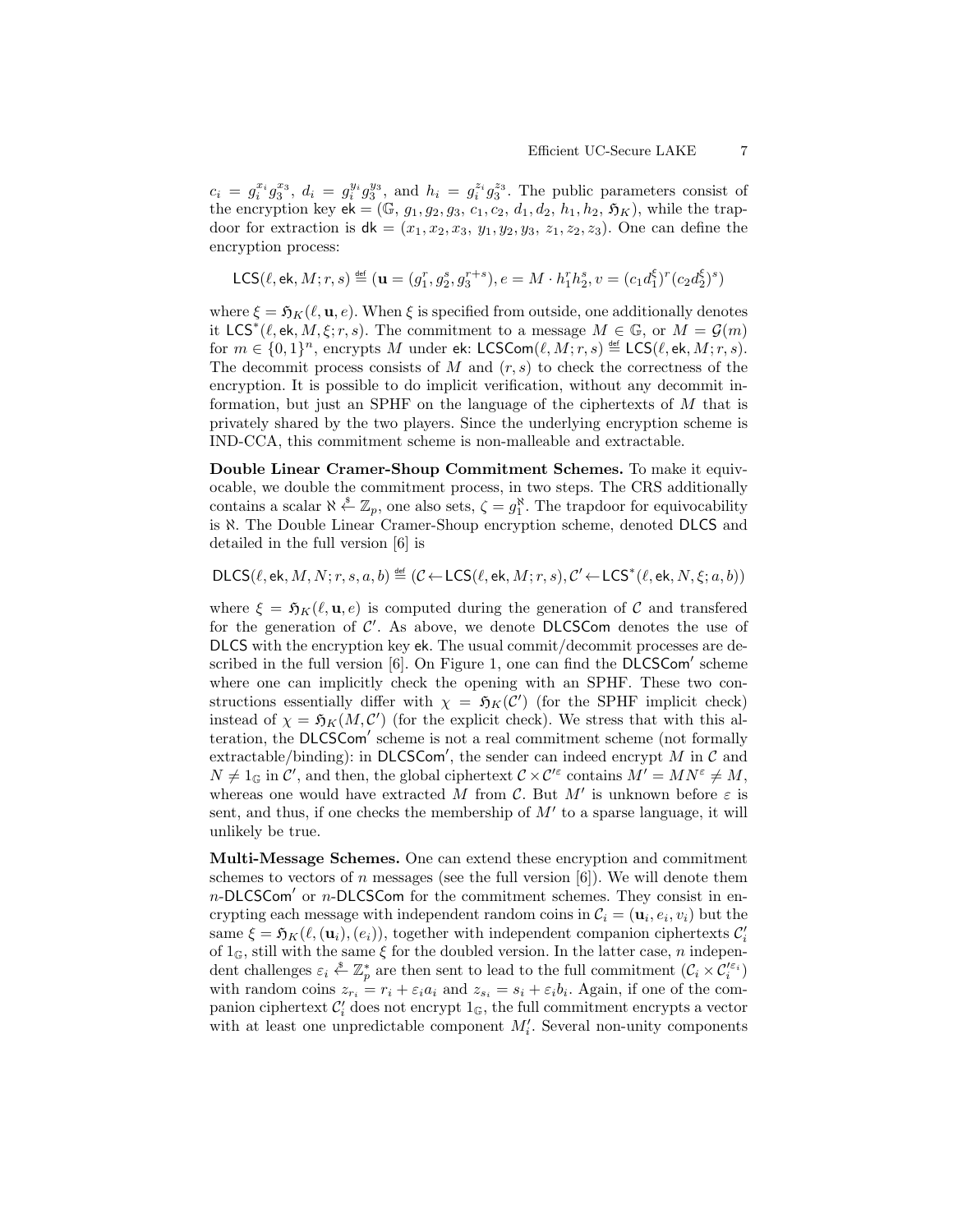Commit $(\ell, M; r, s, a, b, t)$ : for  $(r, s, a, b, t) \stackrel{\$}{\leftarrow} \mathbb{Z}_p^5$  $(C, C') \leftarrow \text{DLCSCom}(\ell, M, 1_{\mathbb{G}}; r, s, a, b)$ <br>  $\mathcal{C}, \mathcal{C}$  $\chi = \mathfrak{H}_K(\mathcal{C}'), \mathcal{C}'' = g_1^t \zeta$  $^{\prime\prime}$  $\longrightarrow$  $\leftarrow$   $\varepsilon$   $\varepsilon$   $\mathbb{Z}_p^*$  $\varepsilon \neq 0 \mod p$  $z = (z_r = r + \varepsilon a \mod p, z_s = s + \varepsilon b \mod p)$ Decommit $(\ell, \mathcal{C}, \mathcal{C}')$ ,  $\varepsilon$ ) :  $\begin{equation} \mathcal{C}', t \longrightarrow \chi = \mathfrak{H}_K(\mathcal{C}'), \mathcal{C}'' \stackrel{?}{=} g_1^t \zeta^\chi \end{equation}$ With  $\mathbf{z} = (z_r, z_s)$ , implicit check of  $\mathcal{C} \times \mathcal{C}'^{\varepsilon} \stackrel{?}{=} \mathsf{LCS}^*(\ell, \mathsf{ek}, M, \xi; z_r, z_s)$ 

Fig. 1. DLCSCom' Commitment Scheme for SPHF

in the companion ciphertexts would lead to independent components in the full commitment. For languages sparse enough, this definitely turns out not to be in the language.

# 4 SPHF for Implicit Proofs of Membership

In [1], Abdalla *et al.* presented a way to compute a conjunction or a disjunction of languages by some simple operations on their projection keys. Therefore all languages presented afterward can easily be combined together. However as the original set of manageable languages was not really developed, we are going to present several steps to extend it, and namely in order to cover some languages useful in various AKE instantiations.

We will show that almost all the vast family of languages covered by the Groth-Sahai methodology [18] can be addressed by our approach too. More precisely, we can handle all the linear pairing product equations, when witnesses are committed using our above (multi-message) DLCSCom' commitment scheme, or even the non-equivocable LCSCom version. This will be strong enough for our applications. For using them in black-box to build our LAKE protocol, one should note that the projection key is computed from the ciphertext  $\mathcal C$  when using the simple LCSCom commitment, but also when using the DLCSCom' version. The full commitment  $\mathcal{C} \times \mathcal{C}'^{\varepsilon}$  is not required, but  $\xi$  only, which is known as soon as C is given (or the vector  $(\mathcal{C}_i)_i$  for the multi-message version). Of course, the hash value will then depend on the full commitment (either  $C$  for the LCSCom commitment, or  $\mathcal{C} \cdot \mathcal{C}'^{\varepsilon}$  for the DLCSCom' commitment).

This will be relevant to our AKE problem: equality of two passwords, in PAKE protocols; corresponding signing/verification keys associated with a valid signature on a pseudonym or a hidden identity, in secret handshakes; valid credentials, in CAKE protocols. All those tests are quite similar: one has to show that the ciphertexts are valid and that the plaintexts satisfy the expected relations in a group. We first illustrate that with commitments of Waters signatures of a public message under a committed verification key. We then explain the general method. The formal proofs are provided in the full version [6].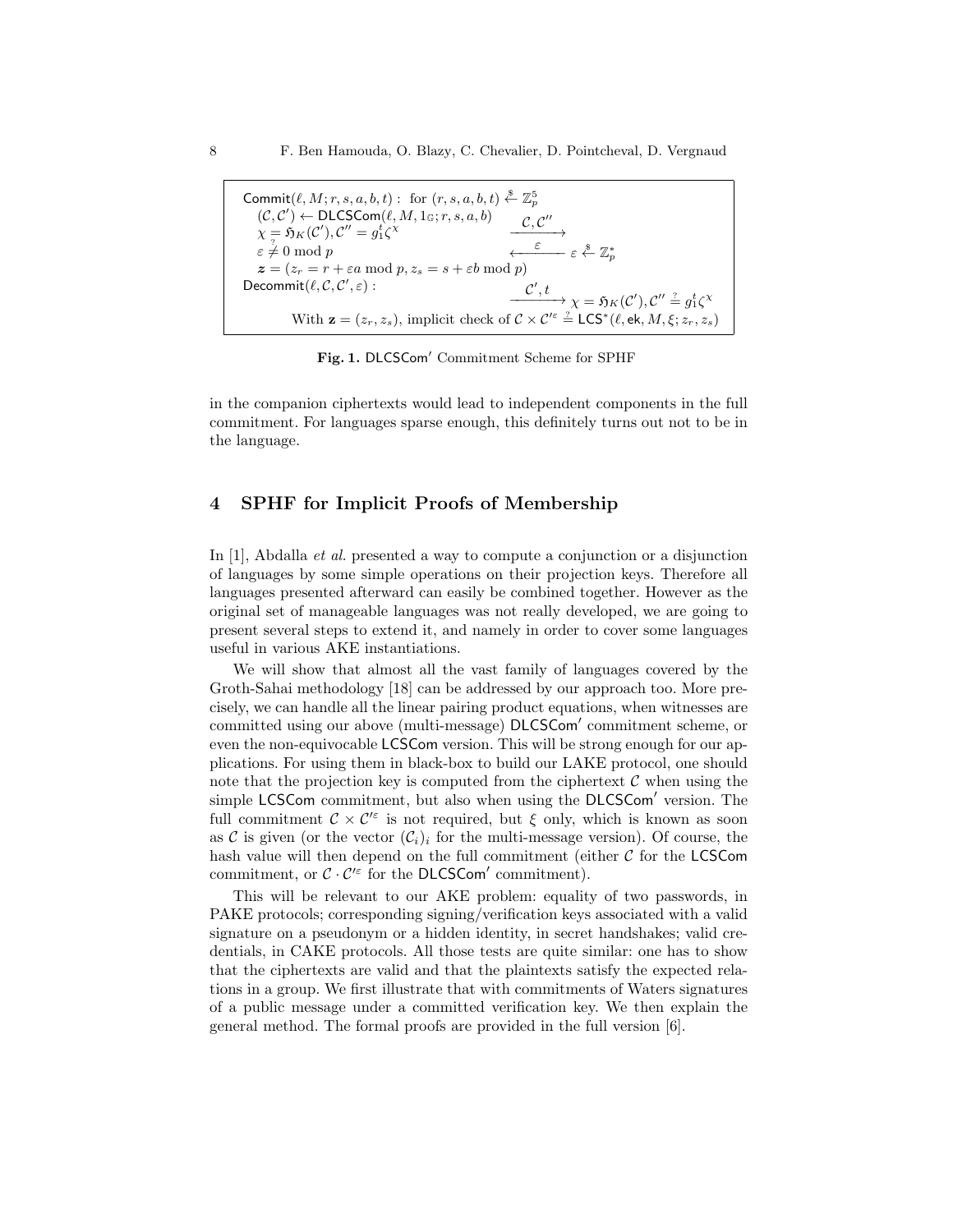#### 4.1 Commitments of Signatures

Let us consider the Waters signature [22] in a symmetric bilinear group, and then we just need to recall that, in a pairing-friendly setting  $(p, \mathbb{G}, \mathbb{G}_T, e)$ , with public parameters  $(\mathcal{F}, g, h)$ , and a verification key vk, a signature  $\sigma = (\sigma_1, \sigma_2)$ is valid with respect to the message M under the key vk if it satisfies  $e(\sigma_1, g)$  =  $e(h, \mathsf{vk}) \cdot e(\mathcal{F}(M), \sigma_2).$ 

A similar approach has already been followed in [7], however not with a Linear Cramer-Shoup commitment scheme, nor with such general languages. We indeed first consider the language of the signatures  $(\sigma_1, \sigma_2) \in \mathbb{G}^2$  of a message  $M \in \{0,1\}^k$  under the verification key vk  $\in \mathbb{G}$ , where M is public but vk is private:  $L(\text{pub}, \text{priv})$ , where priv = vk and  $\text{pub} = M$ . One will thus commit the pair  $(\mathsf{vk}, \sigma_1) \in \mathbb{G}^2$  with the label  $\ell = (M, \sigma_2)$  using a 2-DLCSCom' commitment and then prove the commitment actually contains ( $vk, \sigma_1$ ) such that  $e(\sigma_1, g)$  =  $e(h, \mathsf{vk}) \cdot e(\mathcal{F}(M), \sigma_2)$ . We insist on the fact that  $\sigma_1$  only has to be encrypted, and not  $\sigma_2$ , in order to hide the signature, since the latter  $\sigma_2$  is a random group element. If one wants unlinkability between signature commitments, one simply needs to re-randomize  $(\sigma_1, \sigma_2)$  before encryption. Hence  $\sigma_2$  can be sent in clear, but bounded to the commitment in the label, together with the pub part of the language. In order to prove the above property on the committed values, we will use conjunctions of SPHF: first, to show that each commitment is wellformed (valid ciphertexts), and then that the associated plaintexts verify the linear pairing equation, where the committed values are underlined:  $e(\sigma_1, g)$  =  $e(h, \mathsf{vk}) \cdot e(\mathcal{F}(M), \sigma_2)$  Note that vk is not used as a committed value for this verification of the membership of  $\sigma$  to the language since this is the verification key expected by the verifier, specified in the private part priv, which has to be independently checked with respect to the committed verification key. This is enough for the affiliation-hiding property. We could consider the similar language where  $M \in \{0,1\}^k$  is in the word too:  $e(\sigma_1, g) = e(h, \mathsf{vk}) \cdot e(\mathcal{F}(M), \sigma_2)$ , and then one should commit M, bit-by-bit, and then use a  $(k+2)$ -DLCSCom' commitment.

### 4.2 Linear Pairing Product Equations

Instead of describing in details the SPHF for the above examples, let us show it for a more general framework: we considered

$$
e(\underline{\sigma_1},g)=e(h,\textsf{vk})\cdot e(\mathcal{F}(M),\sigma_2) \text{ or } e(\underline{\sigma_1},g)=e(h,\textsf{vk})\cdot e(\mathcal{F}(M),\sigma_2),
$$

where the unknowns are underlined. These are particular instantiations of  $t$ simultaneous equations

$$
\bigg(\prod_{i\in A_k}e(\underline{\mathcal{Y}}_i,\mathcal{A}_{k,i})\bigg)\cdot \bigg(\prod_{i\in B_k}\underline{\mathcal{Z}}_i^{3^{k,i}}\bigg)=\mathcal{B}_k, \text{ for } k=1,\ldots,t,
$$

where  $\mathcal{A}_{k,i} \in \mathbb{G}$ ,  $\mathcal{B}_k \in \mathbb{G}_T$ , and  $\mathfrak{z}_{k,i} \in \mathbb{Z}_p$ , as well as  $A_k \subseteq \{1, \ldots, m\}$  and  $B_k \subseteq \{m+1,\ldots,n\}$  are public, but the  $\mathcal{Y}_i \in \mathbb{G}$  and  $\mathcal{Z}_i \in \mathbb{G}_T$  are simultaneously committed using the multi-message DLCSCom' or LCSCom commitments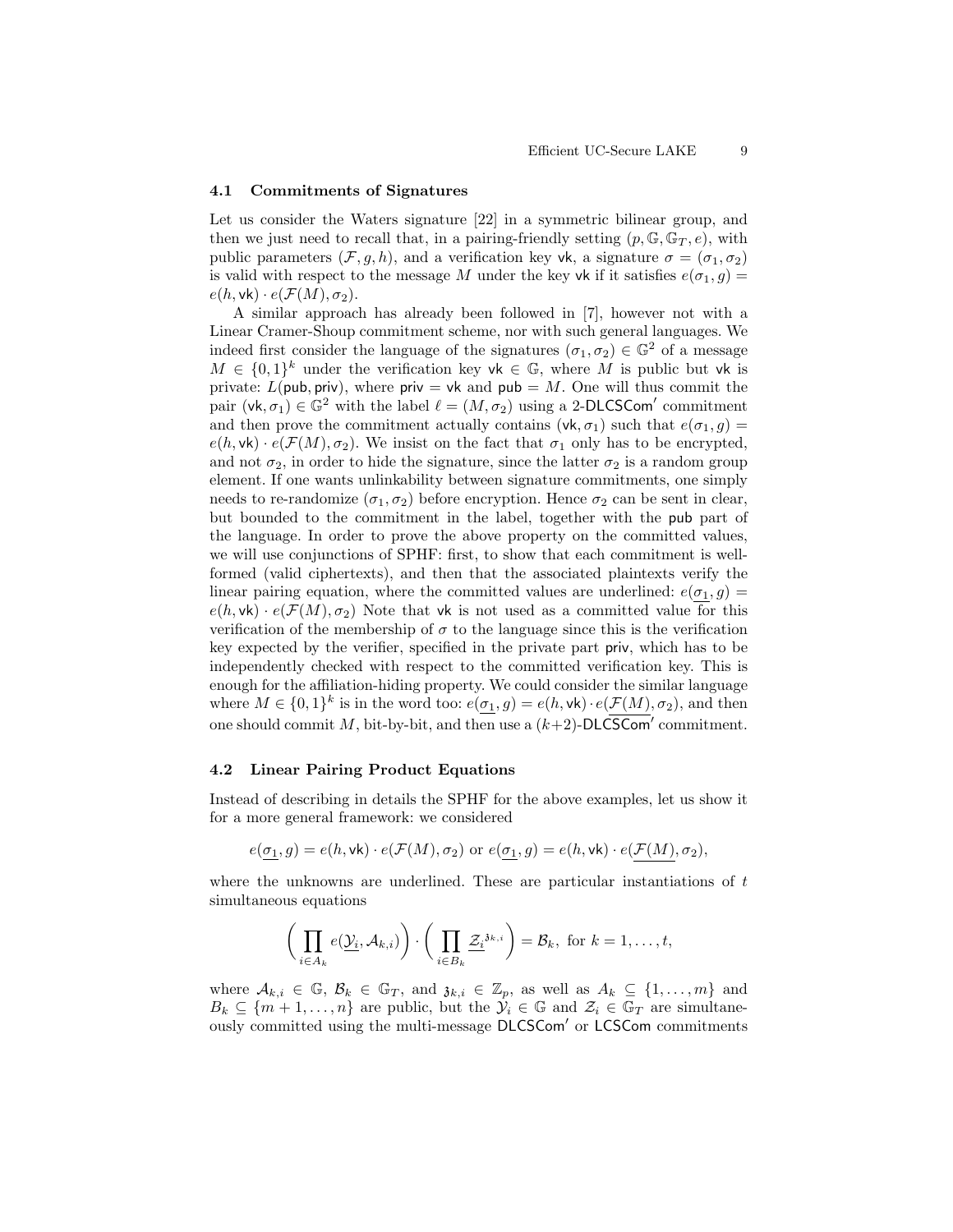scheme, in  $\mathbb{G}$  or  $\mathbb{G}_T$  respectively. This is more general than the relations covered by  $[8]$ , since one can also commit scalars bit-by-bit. In the full version  $[6]$ , we detail how to build the corresponding SPHF, and prove the soundness of our approach. For the sake of clarity, we focus here to a single equation only, since multiple equations are just conjunctions. We can even consider the simpler equation  $\prod_{i=1}^{i=m} \underline{\mathcal{Z}_i}^{i} = \mathcal{B}$ , since one can lift any ciphertext from G to a ciphertext in  $\mathbb{G}_T$ , setting  $\mathcal{Z}_i = e(\mathcal{Y}_i, \mathcal{A}_i)$ , as well as, for  $j = 1, 2, 3$ ,  $G_{i,j} = e(g_j, \mathcal{A}_i)$ and for  $j = 1, 2, H_{i,j} = e(h_j, A_i), C_{i,j} = e(c_j, A_i), D_{i,j} = e(\tilde{d}_j, A_i),$  to lift all the group basis elements. Then, one transforms  $\mathcal{C}_i = \text{LCS}^*(\ell, \text{ek}, \mathcal{Y}_i, \xi; \mathbf{z}_i)$  $(\boldsymbol{u_i}=(\stackrel{\_}{g_1^{x_{r_i}}},\stackrel{\_}{g_2^{x_{s_i}}},\stackrel{\_}{g_3^{x_{r_i}+x_{s_i}}}),e_i=h_1^{z_{r_i}}h_2^{z_{s_i}}\cdot \mathcal{Y}_i, v_i=(c_1d_1^{\xi})^{z_{r_i}}\cdot (c_2d_2^{\xi})^{z_{s_i}}) \text{ into }(\boldsymbol{U_i}=$  $(G_{i,1}^{z_{r_i}}, G_{i,2}^{z_{s_i}}, G_{i,3}^{z_{r_i}+z_{s_i}}), E_i = H_{i,1}^{z_{r_i}} H_{i,2}^{z_{s_i}} \cdot \mathcal{Z}_i, V_i = (C_{i,1} D_{i,1}^{\xi})^{z_{r_i}} \cdot (C_{i,2} D_{i,2}^{\xi})^{z_{s_i}}).$  Encryptions of  $Z_i$  originally in  $\mathbb{G}_T$  use constant basis elements for  $j = 1, 2, 3$ ,  $G_{i,j} = G_j = e(g_j, g)$  and for  $j = 1, 2, H_{i,j} = H_j = e(h_j, g), C_{i,j} = C_j = e(c_j, g)$ ,  $D_{i,j} = D_j = e(d_j, g).$ 

The commitments have been generated in  $\mathbb{G}$  and  $\mathbb{G}_T$  simultaneously using the  $m$ -DLCSCom' version, with a common  $\xi$ , where the possible combination with the companion ciphertext to the power  $\varepsilon$  leads to the above  $\mathcal{C}_i$ , thereafter lifted to  $\mathbb{G}_T$ . For the hashing keys, one picks random scalars  $(\lambda, (\eta_i, \theta_i, \kappa_i, \mu_i)_{i=1,\dots,m}) \stackrel{\$}{\leftarrow}$  $\mathbb{Z}_p^{4m+1}$ , and sets  $\mathsf{hk}_i = (\eta_i, \theta_i, \kappa_i, \lambda, \mu_i)$ . One then computes the projection keys as  $hp_i = (g_1^{\eta_i} g_3^{\kappa_i} h_1^{\lambda} (c_1 d_1^{\xi})^{\mu_i}, g_2^{\theta_i} g_3^{\kappa_i} h_2^{\lambda} (c_2 d_2^{\xi})^{\mu_i}) \in \mathbb{G}^2$ . The hash value is

$$
\prod_i e(u_{i,1}^{\eta_i}\cdot u_{i,2}^{\theta_i}\cdot u_{i,3}^{\kappa_i}\cdot e_i^\lambda\cdot v_i^{\mu_i}, \mathcal{A}_i)\times \mathcal{B}^{-\lambda}=\prod_i e(\mathsf{hp}_{i,1}^{z_{r_i}}\mathsf{hp}_{i,2}^{z_{s_i}}, \mathcal{A}_i),
$$

where  $A_i$  is the constant used to compute  $\mathcal{Z}_i = e(\mathcal{Y}_i, A_i)$  and to lift ciphertexts from  $\mathbb{G}$  to  $\mathbb{G}_T$ , or  $\mathcal{A}_i = g^{3i}$  if the ciphertext was already in  $\mathbb{G}_T$ . These evaluations can be computed either from the commitments and the hashing keys, or from the projection keys and the witnesses. We insist on the fact that, whereas the hash values are in  $\mathbb{G}_T$ , the projection keys are in  $\mathbb{G}$  even if the ciphertexts are initially in  $\mathbb{G}_T$ . We stress again that the projection keys require the knowledge of  $\xi$  only: known from the LCSCom commitment or the first part  $C$  of the DLCSCom' commitment.

### 5 Language-Authenticated Key Exchange

### 5.1 The Ideal Functionality

We generalize the Password-Authenticated Key Exchange functionality  $\mathcal{F}_{\text{PAKE}}$ (first provided in [11]) to more complex languages: the players agree on a common secret key if and only if they own words that lie in the languages the partners have in mind. More precisely, after an agreement on pub between  $P_i$  and  $P_j$ (modeled here by the use of the split functionality, see below), player  $P_i$  uses a word  $W_i$  belonging to  $L_i = L_{\mathcal{R}_i}(\text{pub}, \text{priv}_i)$  and it expects its partner  $P_j$  to use a word  $W_j$  belonging to the language  $L'_j = L_{\mathcal{R}_j}(\text{pub}, \text{priv}'_j)$ , and vice-versa for  $P_j$  and  $P_i$ . We assume relations  $\mathcal{R}_i$  and  $\mathcal{R}_j$  to be specified by the kind of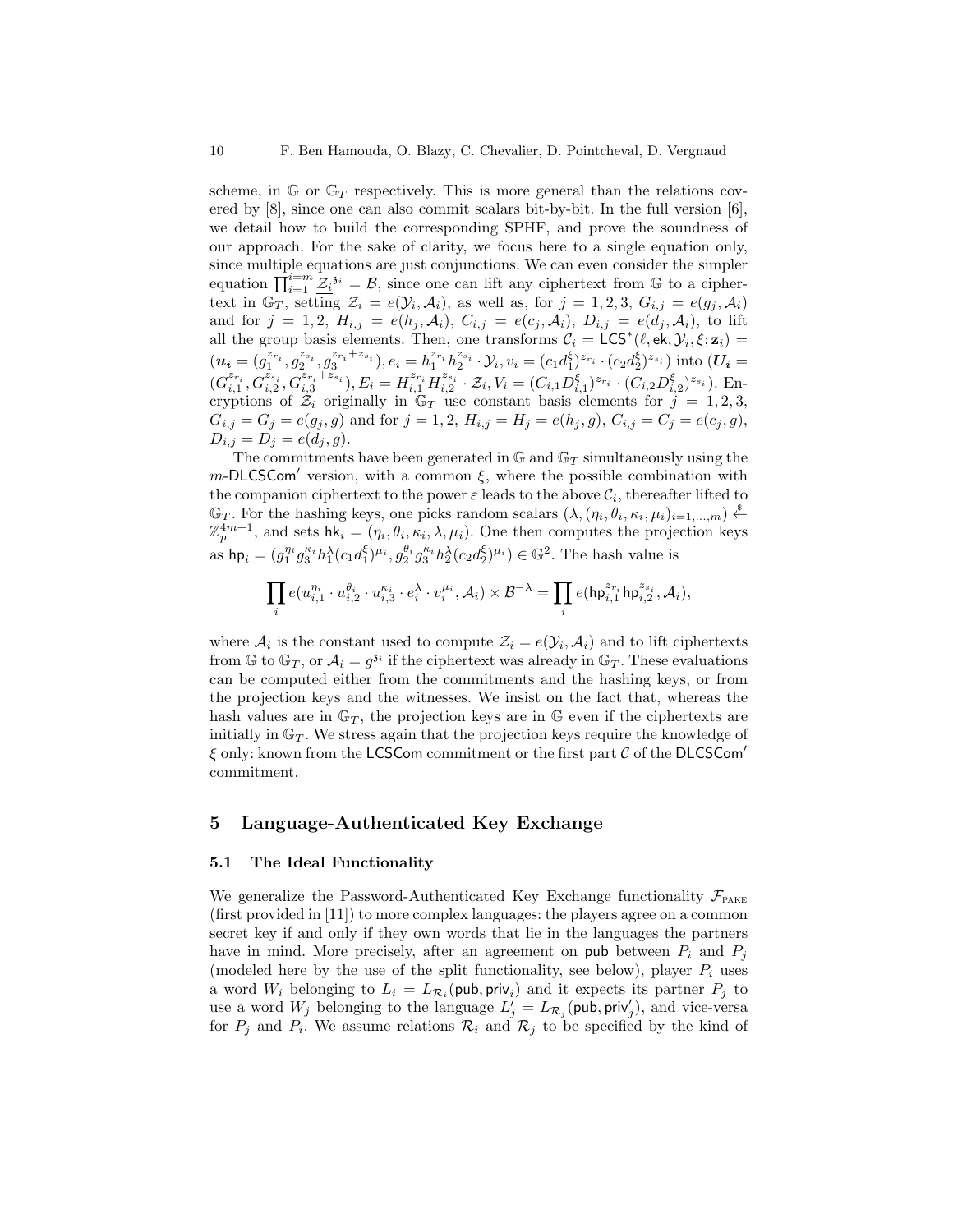| The functionality $\mathcal{F}_{\text{LAKE}}$ is parametrized by a security parameter k and a public<br>parameter pub for the languages. It interacts with an adversary $S$ and a set of<br>parties $P_1, \ldots, P_n$ via the following queries:                                                                                                                                                                                                                                                                                                                    |
|----------------------------------------------------------------------------------------------------------------------------------------------------------------------------------------------------------------------------------------------------------------------------------------------------------------------------------------------------------------------------------------------------------------------------------------------------------------------------------------------------------------------------------------------------------------------|
| - New Session: Upon receiving a query (NewSession : sid, $P_i$ , $P_j$ , $W_i$ , $L_i$ =<br>$L(\mathsf{pub}, \mathsf{priv}_i), L'_i = L(\mathsf{pub}, \mathsf{priv}'_i)$ from $P_i$ ,                                                                                                                                                                                                                                                                                                                                                                                |
| • If this is the first NewSession-query with identifier sid, record the tuple<br>$(P_i, P_j, W_i, L_i, L'_i,$ initiator). Send (NewSession; sid, $P_i, P_j$ , pub, initiator)<br>to S and $P_i$ .                                                                                                                                                                                                                                                                                                                                                                    |
| • If this is the second New Session-query with identifier sid and if<br>there is a record $(P_j, P_i, W_j, L_j, L'_i)$ , initiator), then record the tu-<br>ple $(P_j, P_i, W_j, L_j, L'_i$ , initiator, $W_i, L_i, L'_j$ , receiver) and send the answer<br>(NewSession; sid, $P_i$ , $P_j$ , pub, receiver) to S and $P_j$ .                                                                                                                                                                                                                                       |
| - Key Computation: Upon receiving a query (NewKey : sid) from $S$ , if there<br>is a record of the form $(P_i, P_j, W_i, L_i, L'_j)$ , initiator, $W_j, L_j, L'_i$ , receiver) and<br>this is the first NewKey-query for session sid, then<br>• If $(L'_i = L_i$ and $W_i \in L_i$ and $(L'_j = L_j$ and $W_j \in L_j$ , then pick a<br>random key sk of length $k$ and store (sid, sk). If one player is corrupted,<br>send (sid, success) to the adversary.<br>• Else, store (sid, $\perp$ ), and send (sid, fail) to the adversary if one player is<br>corrupted. |
| - Key Delivery: Upon receiving a query (SendKey : sid, $P_i$ , sk) from S, then<br>• if there is a record of the form $(\text{sid}, \text{sk}'),$ then, if both players are uncor-<br>rupted, output (sid, sk') to $P_i$ . Otherwise, output (sid, sk) to $P_i$ .                                                                                                                                                                                                                                                                                                    |

• if there is a record of the form  $(\text{sid}, \perp)$ , then pick a random key sk' of length k and output (sid, sk') to  $P_i$ .

### Fig. 2. Ideal Functionality  $\mathcal{F}_{\text{LAKE}}$

protocol we study (PAKE, Verifier-based PAKE, secret handshakes, . . . ) and so the languages are defined by the additional parameters pub, priv<sub>i</sub> and priv<sub>i</sub> only: they both agree on the public part pub, to be possibly parsed in a different way by each player for each language according to the relations. Note however that the respective languages do not need to be the same or to use similar relations: authentication means could be totally different for the 2 players. The key exchange should succeed if and only if the two following pairs of equations hold:  $(L'_i = L_i$  and  $W_i \in L_i$ ) and  $(L'_j = L_j$  and  $W_j \in L_j$ ).

**Description.** In the initial  $\mathcal{F}_{\text{PAKE}}$  functionality [11], the adversary was given access to a TestPwd-query, which modeled the on-line dictionary attack. But it is known since [4] that it is equivalent to use the split functionality model [4], generate the NewSession-queries corresponding to the corrupted players and tell the adversary (on behalf of the corrupted player) whether the protocol should succeed or not. Both methods enable the adversary to try a credential for a player (on-line dictionary attack). The second method (that we use here) implies allowing  $S$  to ask NewSession-queries on behalf of the corrupted player, and letting it to be aware of the success or failure of the protocol in this case: the adversary learns this information only when it plays on behalf of a player (corruption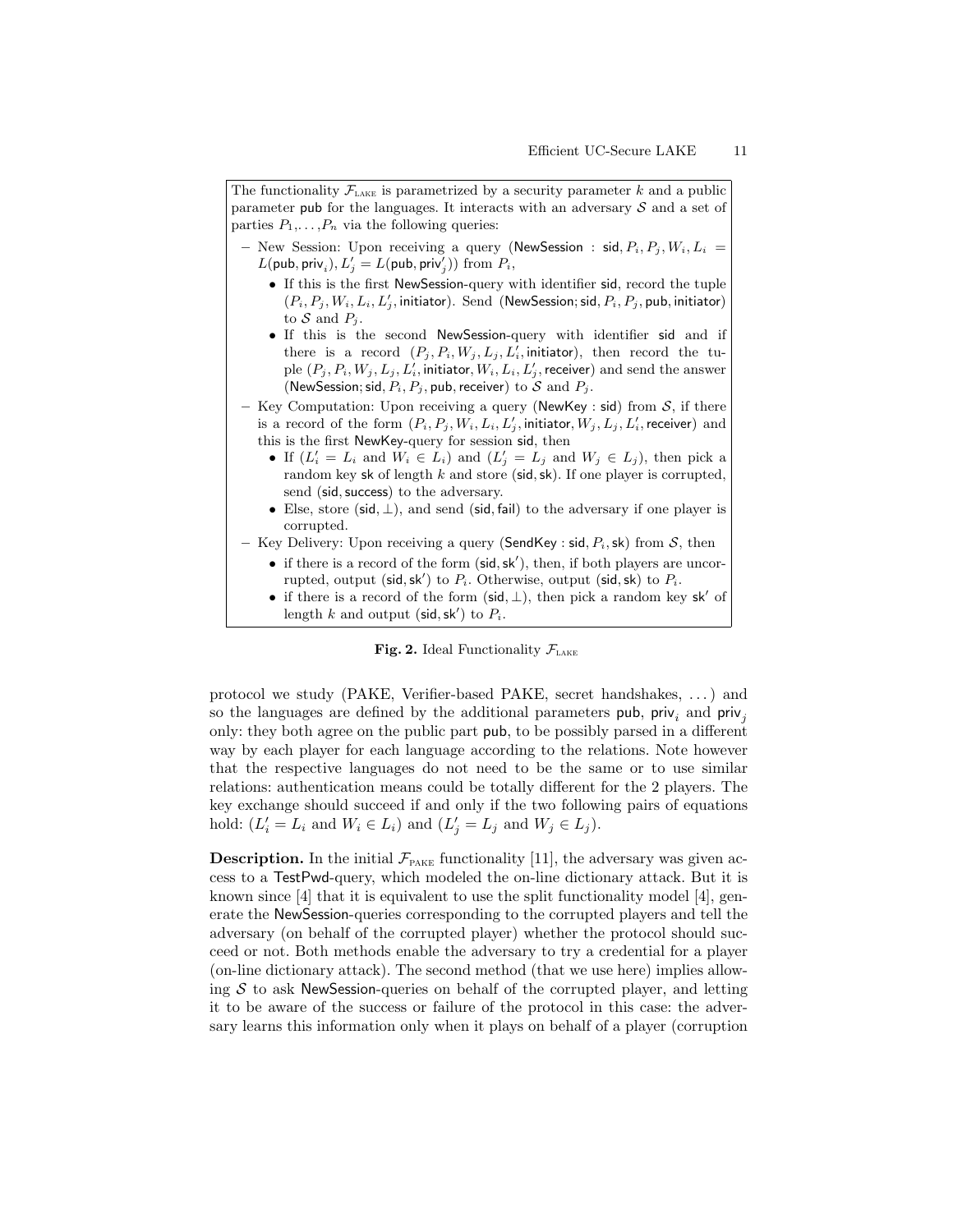Given the functionality  $\mathcal{F}_{\text{LAKE}}$ , the split functionality  $s\mathcal{F}_{\text{LAKE}}$  proceeds as follows: – Initialization:

- Upon receiving (lnit, sid,  $\mathsf{pub}_i$ ) from party  $P_i$ , send (lnit, sid,  $P_i$ ,  $\mathsf{pub}_i$ ) to the adversary.
- Upon receiving a message (lnit, sid,  $P_i$ , H, pub, sid<sub>H</sub>) from S, where  $H =$  ${P_i, P_j}$  is a set of party identities, check that  $P_i$  has already sent  $(\mathsf{Init}, \mathsf{sid}, \mathsf{pub}_i)$  and that for all recorded  $(H', \mathsf{pub}', \mathsf{sid}_{H'}),$  either  $H = H',$ pub = pub' and sid $_H = \text{sid}_{H'}$  or H and H' are disjoint and sid $_H \neq \text{sid}_{H'}$ . If so, record the pair  $(H, \text{pub}, \text{sid}_H)$ , send (lnit, sid, sid<sub>H</sub>, pub) to  $P_i$ , and invoke a new functionality  $(\mathcal{F}_{\text{LAKE}}, \mathsf{sid}_H, \mathsf{pub})$  denoted as  $\mathcal{F}_{\text{LAKE}}^{(H, \mathsf{pub})}$  and with set of honest parties H.

– Computation:

- Upon receiving (Input, sid, m) from party  $P_i$ , find the set H such that  $P_i \in H$ , the public value pub recorded, and forward m to  $\mathcal{F}_{\text{LAKE}}^{(H,\text{pub})}$ .
- Upon receiving (Input, sid,  $P_j$ ,  $H, m$ ) from S, such that  $P_j \notin H$ , forward m to  $\mathcal{F}_{\text{LAKE}}^{(H,\text{pub})}$  as if coming from  $P_j$ .
- When  $\mathcal{F}_{\text{LAKE}}^{(H,\text{pub})}$  generates an output m for party  $P_i \in H$ , send m to  $P_i$ . If the output is for  $P_j \notin H$  or for the adversary, send m to the adversary.

Fig. 3. Split Functionality  $sF_{\text{LAKE}}$ 

or impersonation attempt). This is any way an information it would learn at the end of the protocol. We insist that third parties will not learn whether the protocol succeeded or not, as required for secret handshakes. To this aim, the NewKey-query informs in this case the adversary whether the credentials are consistent with the languages or not. In addition, the split functionality model guarantees from the beginning which player is honest and which one is controlled by the adversary. This finally allows us to get rid of the TestPwd-query. The  $\mathcal{F}_{\text{LAKE}}$  functionality is presented in Figure 2 and the corresponding split functionality  $sF_{\text{LAKE}}$  in Figure 3, where the languages are formally described and compared using the pub and priv parts.

The security goal is to show that the best attack for the adversary is a basic trial execution with a credential of its guess or choice: the proof will thus consist in emulating any real-life attack by either a trial execution by the adversary, playing as an honest player would do, but with a credential chosen by the adversary or obtained in any way; or a denial of service, where the adversary is clearly aware that its behavior will make the execution fail.

### 5.2 A Generic UC-Secure LAKE Construction

Intuition. Using smooth projective hash functions on commitments, one can generically define a LAKE protocol as done in [1]. The basic idea is to make the player commit to their private information (for the expected languages and the owned words), and eventually the smooth projective hash functions will be used to make implicit validity checks of the global relation.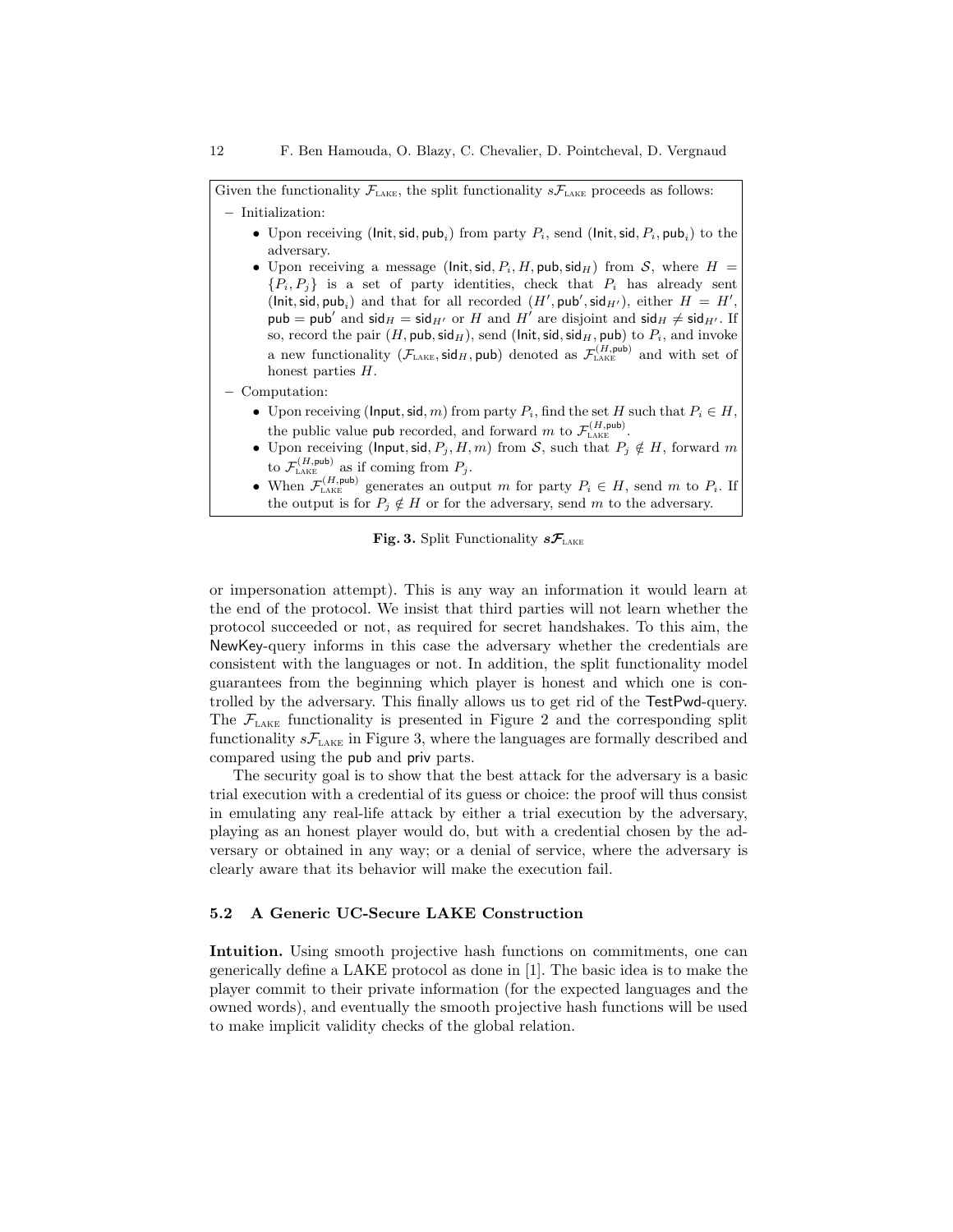To this aim, we use the commitments and associated smooth projective hash functions as described in Sections 3 and 4. More precisely, all examples of SPHF in Section 4 can be used on extractable commitments divided into one or two parts (the non-equivocable LCSCom or the equivocable DLCSCom' commitments, see Figure 1). The relations on the committed values will not be explicitly checked, since the values will never be revealed, but will be implicitly checked using SPHF. It is interesting to note that in both cases (one-part or two-part commitment), the projection key will only depend on the first part of the commitment.

As it is often the case in the UC setting, we need the initiator to use stronger primitives than the receiver. They both have to use non-malleable and extractable commitments, but the initiator will use a commitment that is additionally equivocable, the DLCSCom' in two parts  $((\mathcal{C}_i, \mathcal{C}'_i)$  and  $Com_i = \mathcal{C}_i \cdot \mathcal{C}'_i^{\epsilon}$ ), while the receiver will only need the basic LCSCom commitment in one part  $(Com<sub>j</sub> = C<sub>j</sub>).$ 

As already explained, SPHF will be used to implicitly check whether  $(L_i' = L_i)$ and  $W_i \in L_i$  and  $(L'_j = L_j$  and  $W_j \in L_j$ ). But since in our instantiations private parameters priv and words  $W$  will have to be committed, the structure of these commitments will thus be publicly known in advance: commitments of  $P$ -elements and  $S$ -elements. Section 6 discusses on the languages captured by our definition, and illustrates with some AKE protocols. However, while these  $\mathcal P$  and  $\mathcal S$  sets are embedded in  $\mathbb G^n$  from some n, it might be important to prove that the committed values are actually in  $\mathcal P$  and  $\mathcal S$  (e.g., one can have to prove it commits bits, whereas messages are first embedded as group elements in G of large order  $p$ ). This will be an additional language-membership to prove on the commitments.

This leads to a very simple protocol described on Figure 4. Note that if a player wants to make external adversaries think he owns an appropriate word, as it is required for Secret Handshakes, he can still play, but will compute everything with dummy words, and will replace the ProjHash evaluation by a random value, which will lead to a random key at the end.

Security Analysis. Since we have to assume common pub, we make a first round (with flows in each direction) where the players send their contribution, to come up with pub. These flows will also be used to know if there is a player controlled by the adversary (as with the Split Functionality [4]). In case the languages have empty pub, these additional flows are not required, since the Split Functionality can be applied on the committed values. The signing key for the receiver is not required anymore since there is one flow only from its side. This LAKE protocol is secure against static corruptions. The proof is provided in the full version  $[6]$ , and is in the same vein as the one in  $[1, 11]$ . However, it is a bit more intricate:

– in PAKE, when one is simulating a player, and knows the adversary used the correct password, one simply uses this password for the simulated player. In LAKE, when one knows the language expected by the adversary for the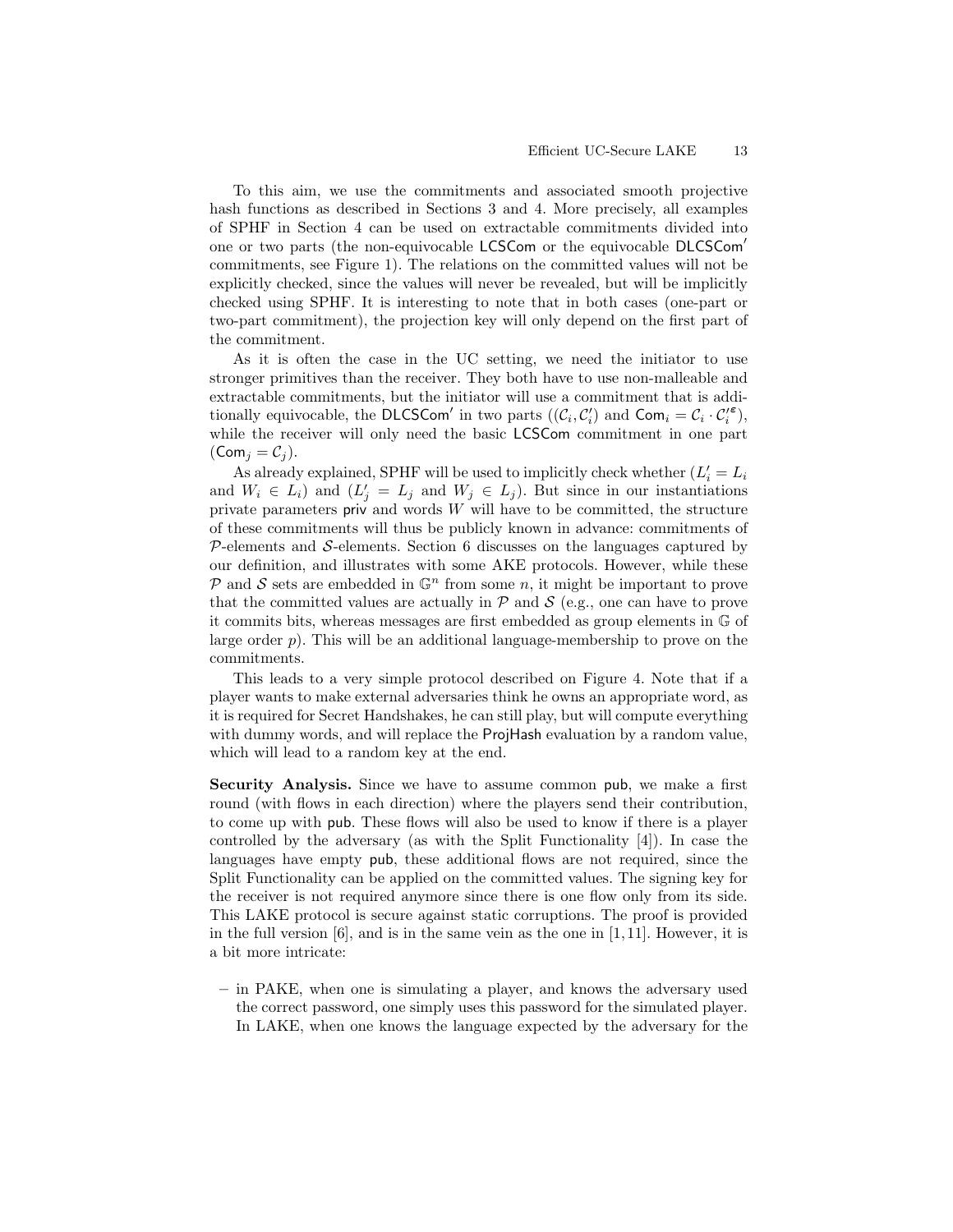Execution between  $P_i$  and  $P_j$ , with session identifier sid.

– Preliminary Round: each user generates a pair of signing/verification keys (SK, VK) and sends VK together with its contribution to the public part of the language.

We denote by  $\ell_i$  the label (sid, ssid,  $P_i, P_j$ , pub,  $\forall K_i, \forall K_j$ ) and by  $\ell_j$  the label (sid, ssid,  $P_i$ ,  $P_j$ , pub,  $VK_j$ ,  $VK_i$ ), where pub is the combination of the contributions of the two players. The initiator now uses a word  $W_i$  in the language  $L(\mathsf{pub}, \mathsf{priv}_i)$ , and the receiver uses a word  $W_j$  in the language  $L(\mathsf{pub}, \mathsf{priv}_j)$ , possibly re-randomized from their long-term secrets (\*). We assume commitments and associated smooth projective hash functions exist for these languages.

- First Round: user  $P_i$  (with random tape  $\omega_i$ ) generates a multi-DLCSCom' commitment on ( $\textsf{priv}_i, \textsf{priv}'_j, W_i$ ) in  $(\mathcal{C}_i, \mathcal{C}'_i)$ , where  $W_i$  has been randomized in the language, under the label  $\ell_i$ . It also computes a Pedersen commitment on  $\mathcal{C}'_i$  in  $\mathcal{C}''_i$  (with random exponent t). It then sends  $(\mathcal{C}_i, \mathcal{C}''_i)$  to  $P_j$ ;
- Second Round: user  $P_j$  (with random tape  $\omega_j$ ) computes a multi-LCS commitment on (priv<sub>j</sub>, priv'<sub>i</sub>,  $W_j$ ) in  $\mathsf{Com}_j = \mathcal{C}_j$ , with witness r, where  $W_j$  has been randomized in the language, under the label  $\ell_j$ . It then generates a challenge  $\varepsilon$  on  $C_i$  and hashing/projection keys (\*\*) hk<sub>i</sub> and hp<sub>i</sub> associated to  $C_i$  (which will be associated to the future  $Com_i$ ). It finally signs all the flows using  $SK_i$ in  $\sigma_j$ , and sends  $(\mathcal{C}_j, \varepsilon, \mathsf{hp}_i, \sigma_j)$  to  $P_i$ ;
- Third Round: user  $P_i$  first checks the signature  $\sigma_j$ , computes  $\textsf{Com}_i = \mathcal{C}_i \times \mathcal{C}_i'^{\epsilon}$ and witness **z** (from  $\varepsilon$  and  $\omega_i$ ), it generates hashing/projection keys hk<sub>j</sub> and hp<sub>i</sub> associated to Com<sub>j</sub>. It finally signs all the flows using  $SK_i$  in  $\sigma_i$ , and sends  $(\mathcal{C}_i^{\prime}, t, \mathsf{hp}_j, \sigma_i)$  to  $P_j$ ;
- Hashing:  $P_j$  first checks the signature  $\sigma_i$  and the correct opening of  $\mathcal{C}_i''$  into  $\mathcal{C}'_i$ , it computes  $\textsf{Com}_i = \mathcal{C}_i \times \mathcal{C}'_i^{\overline{\epsilon}}$ .
	- $P_i$  computes  $K_i$  and  $P_j$  computes  $K_j$  as follows:

 $K_i = \mathsf{Hash}(\mathsf{hk}_j, \{(\mathsf{priv}'_j, \mathsf{priv}_i)\} \times L(\mathsf{pub}, \mathsf{priv}'_j), \ell_j, \mathsf{Com}_j)$  $\times \mathsf{ProjHash}(\mathsf{hp}_i, \{(\mathsf{priv}_i, \mathsf{priv}_j')\} \times L(\mathsf{pub}, \mathsf{priv}_i), \ell_i, \mathsf{Com}_i; \mathbf{z})$ 

- $K_j = \mathsf{ProjHash}(\mathsf{hp}_j, \{(\mathsf{priv}_j, \mathsf{priv}_i')\} \times L(\mathsf{pub}, \mathsf{priv}_j), \ell_j, \mathsf{Com}_j; \bm{r})$ 
	- $\times$ Hash $(\mathsf{hk}_i, \{(\mathsf{priv}'_i, \mathsf{priv}_j)\} \times L(\mathsf{pub}, \mathsf{priv}'_i), \ell_i, \mathsf{Com}_i)$

(\*) As explained in Section 1, recall that the languages considered depend on two possibly different relations, namely  $L_i = L_{\mathcal{R}_i}(\text{pub}, \text{priv}_i)$  and  $L_j =$  $L_{\mathcal{R}_j}(\text{pub}, \text{priv}_j)$ , but we omit them for the sake of clarity. We assume they are both self-randomizable.

(\*\*) Recall that the SPHF is constructed in such a way that this projection key does not depend on  $\mathcal{C}'_i$  and is indeed associated to the future whole  $\mathsf{Com}_i$ .

Fig. 4. Language-based Authenticated Key Exchange from a Smooth Projective Hash Function on Commitments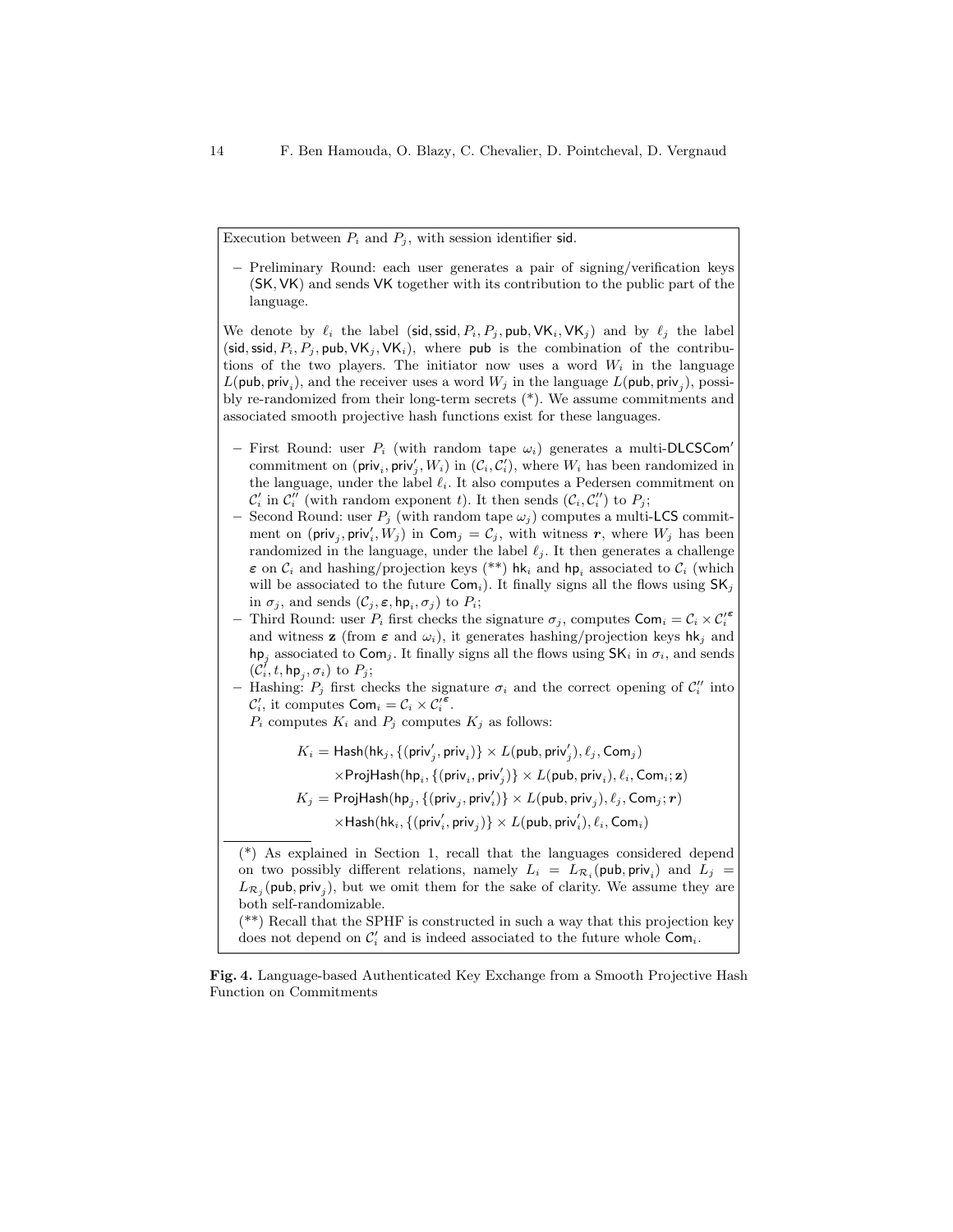simulated player and has to simulate a successful execution (because of success announced by the NewKey-query), one has to actually include a correct word in the commitment: smooth projective hash functions do not allow the simulator to cheat, equivocability of the commitment is the unique trapdoor, but with a valid word. The languages must allow the simulator to produce a valid word W in  $L(\text{pub}, \text{priv})$ , for any pub and priv  $\in \mathcal{P}$  provided by the adversary or the environment. This will be the case in all the interesting applications of our protocol (see Section 6): if priv defines a Waters' verification key  $\mathsf{vk} = g^x$ , with the master key s such that  $h = g^s$ , the signing key is  $sk = h^x = vk^s$ , and thus the simulator can sign any message; if such a master key does not exist, one can restrict  $P$ , and implicitly check it with the SPHF (the additional language-membership check, as said above). But since a random word is generated by the simulator, we need the real player to derive a random word from his own word, and the language to be *self-randomizable*.

 $-$  In addition, as already noted, our commitment  $\overline{D}$ LCSCom' is not formally binding (contrarily to the much less efficient one used in [1]). The adversary can indeed make the extraction give  $M$  from  $\mathcal{C}_i$ , whereas  $\mathsf{Com}_i$  will eventually contain  $M'$  if  $C_i'$  does not encrypt  $(1\text{\ensuremath{\mathbb{G}}})^n$ . However, since the actual value M' depends on the random challenge  $\varepsilon$ , and the language is assumed sparse (otherwise authentication is easy), the protocol will fail: this can be seen as a denial of service from the adversary.

**Theorem 1.** Our LAKE scheme from Figure 4 realizes the  $sF_{\text{LAKE}}$  functionality in the  $\mathcal{F}_{CRS}$ -hybrid model, in the presence of static adversaries, under the DLin assumption and the security of the One-Time Signature.

Actually, from a closer look at the full proof, one can notice that  $\textsf{Com}_i = C_i$ needs to be extractable, but IND − CPA security is enough, which leads to a shorter ciphertext (2 group elements less if one uses a Linear ciphertext instead of LCS). Similarly, one will not have to extract  $W_i$  from  $C_i$  when simulating sessions where  $P_i$  is corrupted. As a consequence, only the private parts of the languages have to be committed to in  $Com<sub>i</sub>$  in the first and third rounds, whereas  $W_i$  can be encrypted independently with an  $\mathsf{IND} - \mathsf{CPA}$  encryption scheme in the third round only (5 group elements less in the first round, and 2 group elements less in the third round if one uses a Linear ciphertext instead of LCS).

### 6 Concrete Instantiations and Comparisons

In this section, we first give some concrete instantiations of several AKE protocols, using our generic protocol of LAKE, and compare the efficiencies of those instantiations.

### 6.1 Possible Languages

As explained above, our LAKE protocol is provably secure for self-randomizable languages only. While this notion may seem quite strong, most of the usual languages fall into it. For example, in a PAKE or a Verifier-based PAKE scheme,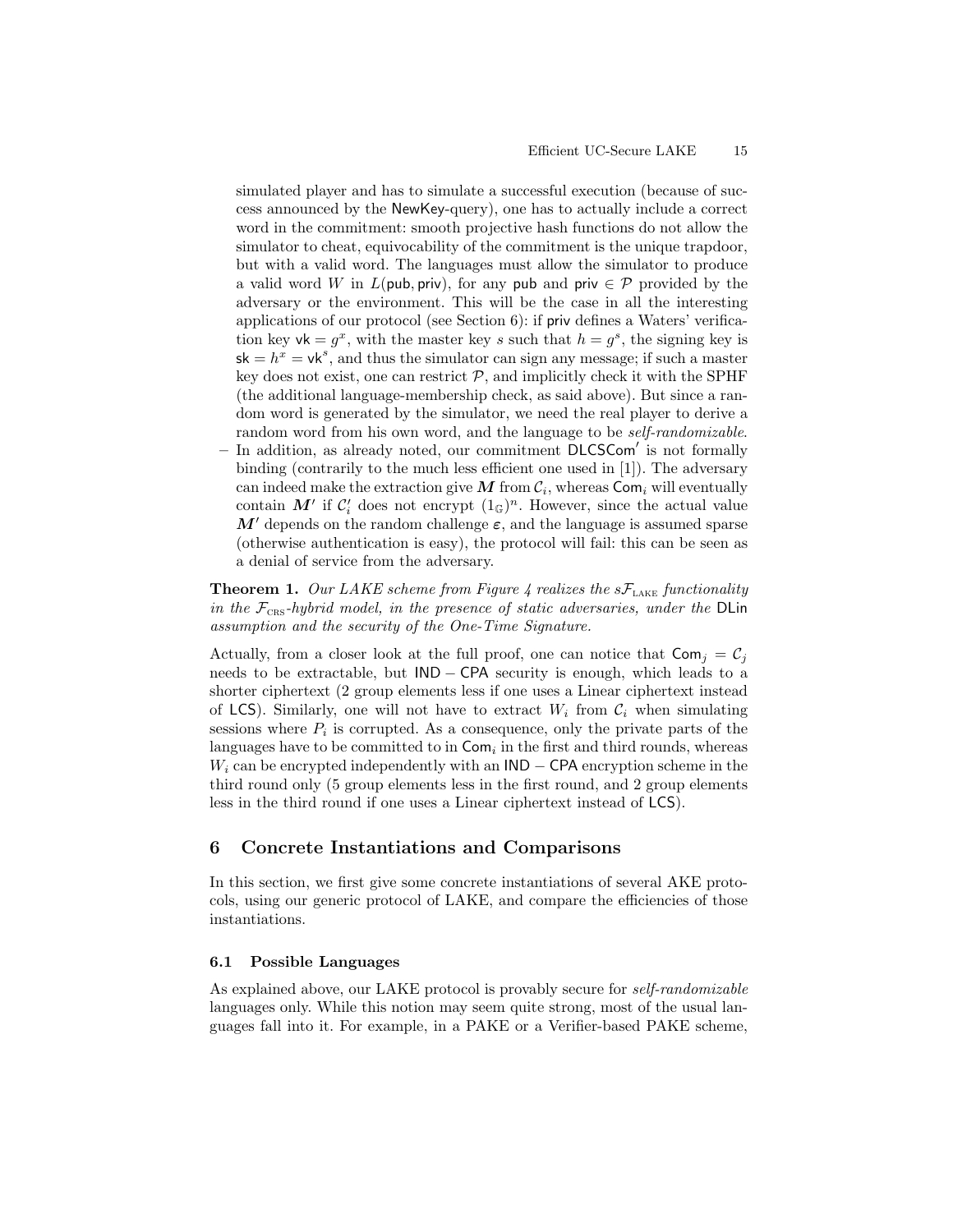the languages consist of a single word and so trivially given a word, each user is able to deduce all the words in the language. One may be a little more worried about Waters Signature in our Secret Handshake, and/or Linear pairing equations. However the *self-randomizability* of the languages is easy to show:

- Given a Waters signature  $\sigma = (\sigma_1, \sigma_2)$  over a message m valid under a verification key vk, one is able to randomize the signature into any signature over the same message  $m$  valid under the same verification key vk simply by picking a random s and computing  $\sigma' = (\sigma_1 \cdot \mathcal{F}(m)^s, \sigma_2 \cdot g^s)$ .
- For linear pairing equations, with public parameters  $A_i$  for  $i = 1, \ldots, m$ and  $\gamma_i$  for  $i = m + 1, \ldots, n$ , and  $\mathcal{B}$ , given  $(\mathcal{X}_1, \ldots, \mathcal{X}_m, \mathcal{Z}_{m+1}, \ldots, \mathcal{Z}_n)$  verifying  $\prod_{i=1}^m e(\mathcal{X}_i, \mathcal{A}_i) \cdot \prod_{i=m+1}^n \mathcal{Z}_i^{\gamma_i} = \mathcal{B}$ , one can randomize the word in the following way:
	- If  $m < n$ , one simply picks random  $(\mathcal{X}'_1, \ldots, \mathcal{X}'_m)$ ,  $(\mathcal{Z}'_{m+1}, \ldots, \mathcal{Z}'_{n-1})$  and sets  $\mathcal{Z}'_n = (\mathcal{B}/(\prod_{i=1}^m e(\mathcal{X}'_i, \mathcal{A}_i) \cdot \prod_{i=m+1}^{n-1} \mathcal{Z}'_i^{\gamma_i}))^{1/\gamma_n},$
	- Else, if  $m = n > 1$ , one picks random  $r_1, \ldots, r_{n-1}$  and set  $\mathcal{X}'_i = \mathcal{X}_i \cdot \mathcal{A}_n^{r_i}$ , for  $i = 1, \ldots, m - 1$  and  $\mathcal{X}'_m = \mathcal{X}_m \cdot \prod_{i=1}^{m-1} \mathcal{A}_i^{-r_i}$ ,
	- Else  $m = n = 1$ , this means only one word satisfies the equation. So we already have this word.

As we can see most of the common languages manageable with a SPHF are already self-randomizable. We now show how to use them in concrete instantiations.

### 6.2 Concrete Instantiations

Password-Authenticated Key Exchange. Using our generic construction, we can easily obtain a PAKE protocol, as described on Figure 5, where we optimize from the generic construction, since  $pub = \emptyset$ , removing the agreement on pub, but still keeping the one-time signature keys  $(SK_i, VK_i)$  to avoid manin-the-middle attacks since it has another later flow:  $P_i$  uses a password  $W_i$  and expects  $P_j$  to own the same word, and thus in the language  $L'_j = L_i = \{W_i\};$  $P_j$  uses a password  $W_j$  and expects  $P_i$  to own the same word, and thus in the language  $L'_i = L_j = \{W_j\}$ ; The relation is the equality test between  $\text{priv}_i$  and priv<sub>j</sub>, which both have no restriction in  $\mathbb{G}$  (hence  $\mathcal{P} = \mathbb{G}$ ). As the word  $W_i$ , the language private parameters  $\text{priv}_{i}$  of a user and  $\text{priv}_{j}$  of the expected language for the other user are the same, each user can commit in the protocol to only one value: its password.

We kept the general description and notations in Figure 5, but  $\mathcal{C}_i$  can be a simply IND – CPA encryption scheme. It is quite efficient and relies on the DLin assumption, with DLCS for  $(C_i, C'_i)$  and thus 10 group elements, but a Linear encryption for  $C_j$  and thus 3 group elements. Projection keys are both 2 group elements. Globally,  $P_i$  sends 13 groups elements plus 1 scalar, a verification key and a one-time signature, while  $P_i$  sends 5 group elements and 1 scalar: 18 group elements and 2 scalars in total. We can of course instantiate it with the Cramer-Shoup and ElGamal variants, under the DDH assumption:  $P_i$  sends 8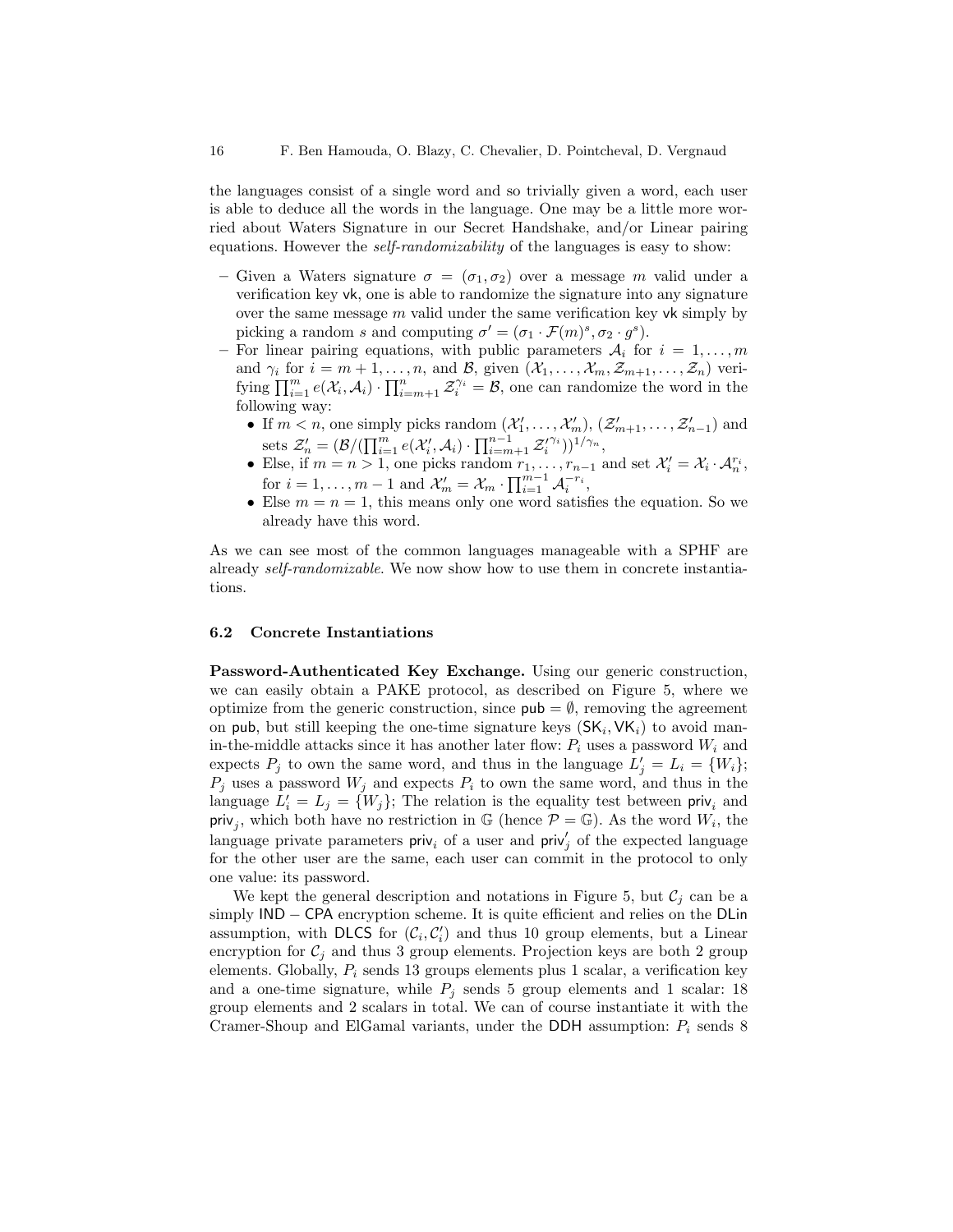$P_i$  uses a password  $W_i$  and  $P_j$  uses a password  $W_j$ . We denote  $\ell = (\text{sid}, \text{ssid}, P_i, P_j)$ .

- First Round:  $P_i$  (with random tape  $\omega_i$ ) first generates a pair of signing/verification keys  $(SK_i, VK_i)$  and a DLCSCom' commitment on  $W_i$  in  $(\mathcal{C}_i, \mathcal{C}'_i)$ , under  $\ell_i = (\ell, \mathsf{VK}_i)$ . It also computes a Pedersen commitment on  $\mathcal{C}'_i$  in  $\mathcal{C}''_i$  (with random exponent t). It then sends (VK<sub>i</sub>,  $\mathcal{C}_i$ ,  $\mathcal{C}''_i$ ) to  $P_j$ ;
- Second Round:  $P_j$  (with random tape  $\omega_j$ ) computes a LCSCom commitment on  $W_j$  in  $\textsf{Com}_j = C_j$ , with witness r, under the label  $\ell$ . It then generates a challenge  $\varepsilon$  on  $C_i$  and hashing/projection keys hk<sub>i</sub> and the corresponding hp<sub>i</sub> for the equality test on  $\textsf{Com}_i$  (" $\textsf{Com}_i$  is a valid commitment of  $W_j$ ", this only requires the value  $\xi_i$  computable thanks to  $\mathcal{C}_i$ ). It then sends  $(\mathcal{C}_j, \varepsilon, \mathsf{hp}_i)$  to  $P_i$ ;
- Third Round: user  $P_i$  can compute  $\textsf{Com}_i = C_i \times C_i^{\varepsilon}$  and witness **z** (from  $\varepsilon$ and  $\omega_i$ ), it generates hashing/projection keys hk<sub>j</sub> and hp<sub>j</sub> for the equality test on Com<sub>j</sub>. It finally signs all the flows using  $SK_i$  in  $\sigma_i$  and send  $(\mathcal{C}'_i, t, \text{hp}_j, \sigma_i)$ to  $P_i$ ;
- Hashing:  $P_i$  first checks the signature and the validity of the Pedersen commitment (thanks to t), it computes  $\textsf{Com}_i = \mathcal{C}_i \times \mathcal{C}'_i$ .  $P_i$  computes  $K_i$  and  $P_j$ computes  $K_i$  as follows:

 $K_i = \mathsf{Hash}(\mathsf{hk}_j, L'_j, \ell, \mathsf{Com}_j) \cdot \mathsf{ProjHash}(\mathsf{hp}_i, L_i, \ell_i, \mathsf{Com}_i; \mathbf{z})$  $K_j = \mathsf{ProjHash}(\mathsf{hp}_j, L_j, \ell, \mathsf{Com}_j; \bm{r}) \cdot \mathsf{Hash}(\mathsf{hk}_i, L'_i, \ell_i, \mathsf{Com}_i)$ 

Fig. 5. Password-based Authenticated Key Exchange

groups elements plus 1 scalar, a verification key and a one-time signature, while  $P_i$  sends 3 group elements and 1 scalar (all group elements can be in the smallest group): 11 group elements and 2 scalars in total.

Verifier-based PAKE. The above scheme can be modified into an efficient PAKE protocol that is additionally secure against *server compromise*: the socalled verifier-based PAKE, where the client owns a password pw, while the server knows a verifier only, such as  $g^{\text{pw}}$ , so that in case of break-in to the server, the adversary will not immediately get all the passwords.

To this aim, as usually done, one first does a PAKE with  $g^{\mathsf{pw}}$  as common password, then asks the client to additionally prove it can compute the Diffie-Hellman value  $h^{pw}$  for a basis h chosen by the server. Ideally, we could implement this trick, where the client  $P_j$  just considers the equality test between the  $g^{\text{pw}}$ and the value committed by the server for the language  $L'_i = L_j$ , while the server  $P_i$  considers the equality test with  $(g^{pw}, h^{pw})$ , where h is sent as its contribution to the public part of the language by the server  $L_i = L'_j$ . Since the server chooses h itself, it chooses it as  $h = g^{\alpha}$ , for an ephemeral random  $\alpha$ , and can thus compute  $h^{pw} = (g^{pw})^{\alpha}$ . On its side, the client can compute this value since it knows pw. The client could thus commit to  $(g^{pw}, h^{pw})$ , in order to prove its knowledge of pw, whereas the server could just commit to  $g^{\mathsf{pw}}$ . Unfortunately, from the extractability of the server commitment, one would just get  $g^{pw}$ , which is not enough to simulate the client.

To make it in a provable way, the server chooses an ephemeral  $h$  as above, and they both run the previous PAKE protocol with  $(g^{pw}, h^{pw})$  as common password,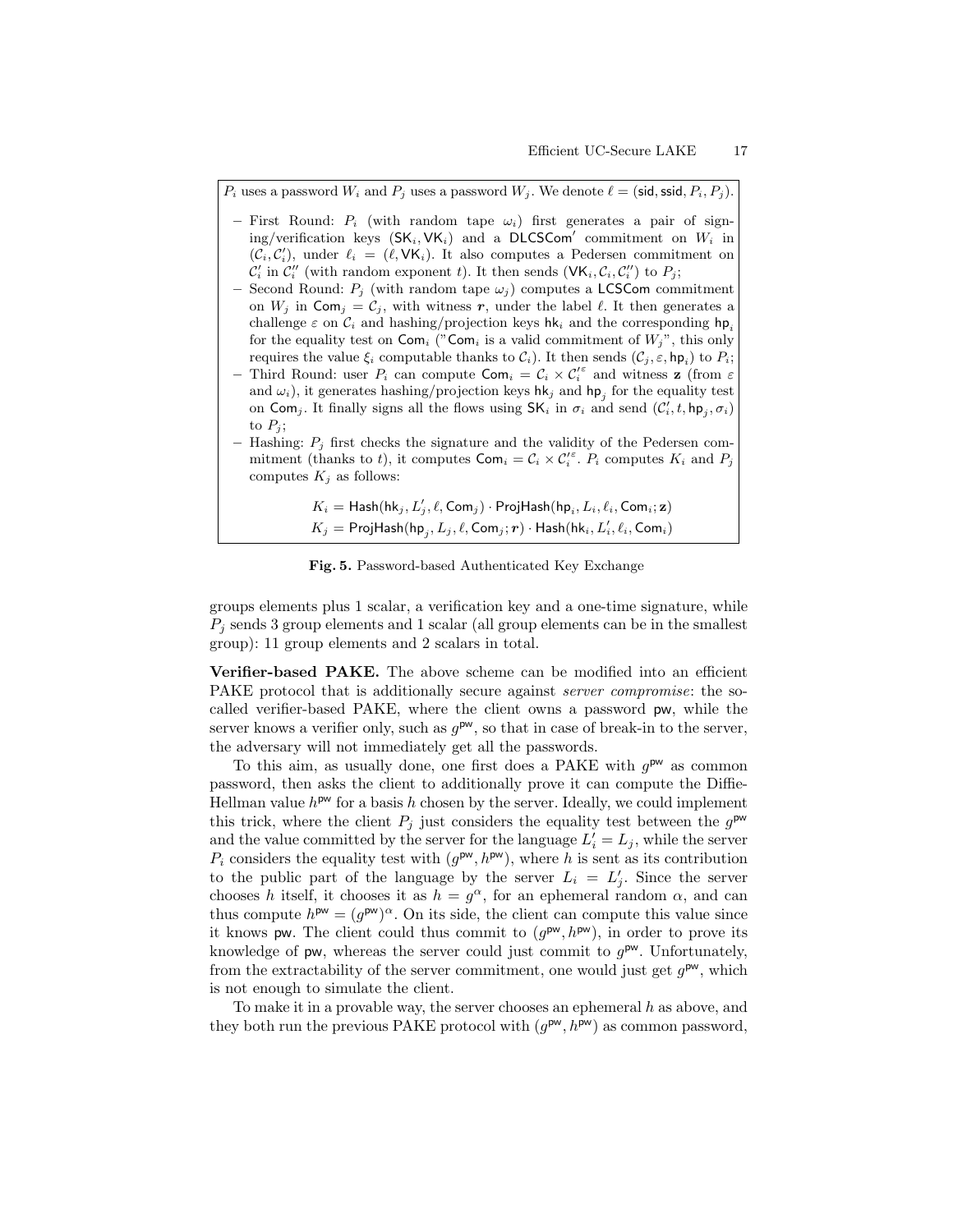and mutually checked:  $h$  is seen as the pub part, hence the preliminary flows are required.

Credential-Authenticated Key Exchange. In [8], the authors proposed instantiations of the CAKE primitive for conjunctions of atomic policies that are defined algebraically by relations of the form  $\prod_{j=1}^{k} g_j^{F_j} = 1$  where the  $g_j$ 's are elements of an abelian group and  $F_j$ 's are integer polynomials in the variables committed by the users.

The core of their constructions relies on their practical UC zero-knowledge proof. There is no precise instantiation of such proof, but it is very likely to be inefficient. Their proof technique indeed requires to transform the underlying Σ-protocols into corresponding  $Ω$ -protocols [16] by verifiably encrypting the witness. An  $\Omega$ -protocol is a  $\Sigma$ -protocol with the additional property that it admits a polynomial-time straight-line extractor. Since the witnesses are scalars in their algebraic relations, their approach requires either inefficient bit-per-bit encryption of these witnesses or Paillier encryption in which case the problem of using group with different orders in the representation and in the encryption requires additional overhead.

Even when used with  $\Sigma$ -protocols, their PAKE scheme without UC-security, requires at least two proofs of knowledge of representations that involve at least 30 group elements (if we assume the encryption to be linear Cramer Shoup), and some extra for the last proof of existence  $(cf. [9])$ , where our PAKE requires less than 20 group elements. Anyway they say, their PAKE scheme is less efficient than [11], which needed 6 rounds and around 30 modular exponentiations per user, while our efficient PAKE requires less than 40 exponentiations, in total, in only 3 rounds. Our scheme is therefore more efficient than the scheme from [11] for the same security level (i.e. UC-security with static corruptions).

Secret-Handshakes. We can also instantiate a (linkable) Secret Handshakes protocol, using our scheme with two different languages:  $P_i$  will commit to a valid signature  $\sigma_i$  on a message  $m_i$  (his identity for example), under a private verification key  $\mathsf{vk}_i$ , and expects  $P_j$  to commit to a valid signature on a message  $m'_j$  under a private verification key  $\mathsf{vk}'_j$ ; but  $P_j$  will do analogously with a signature  $\sigma_j$  on  $m_j$  under vk<sub>j</sub>, while expecting a signature on  $m'_i$  under vk<sub>i</sub>. The public parts of the signature (the second component) are sent in clear with the commitments.

In a regular Secret Handshakes both users should use the same languages. But here, we have a more general situation (called *dynamic matching* in  $[2]$ ): the two participants will have the same final value if and only if they both belong to the organization the other expects. If one lies, our protocol guarantees no information leakage. Furthermore, the semantic security of the session is even guaranteed with respect to the authorities, in a forward-secure way (this property is also achieved in [19] but in a weaker security model). Finally, our scheme supports revocation and can handle roles as in [2].

Standard secret handshakes, like [2], usually work with credentials delivered by a unique authority, this would remove our need for a hidden verification key, and private part of the language. Both users would only need to commit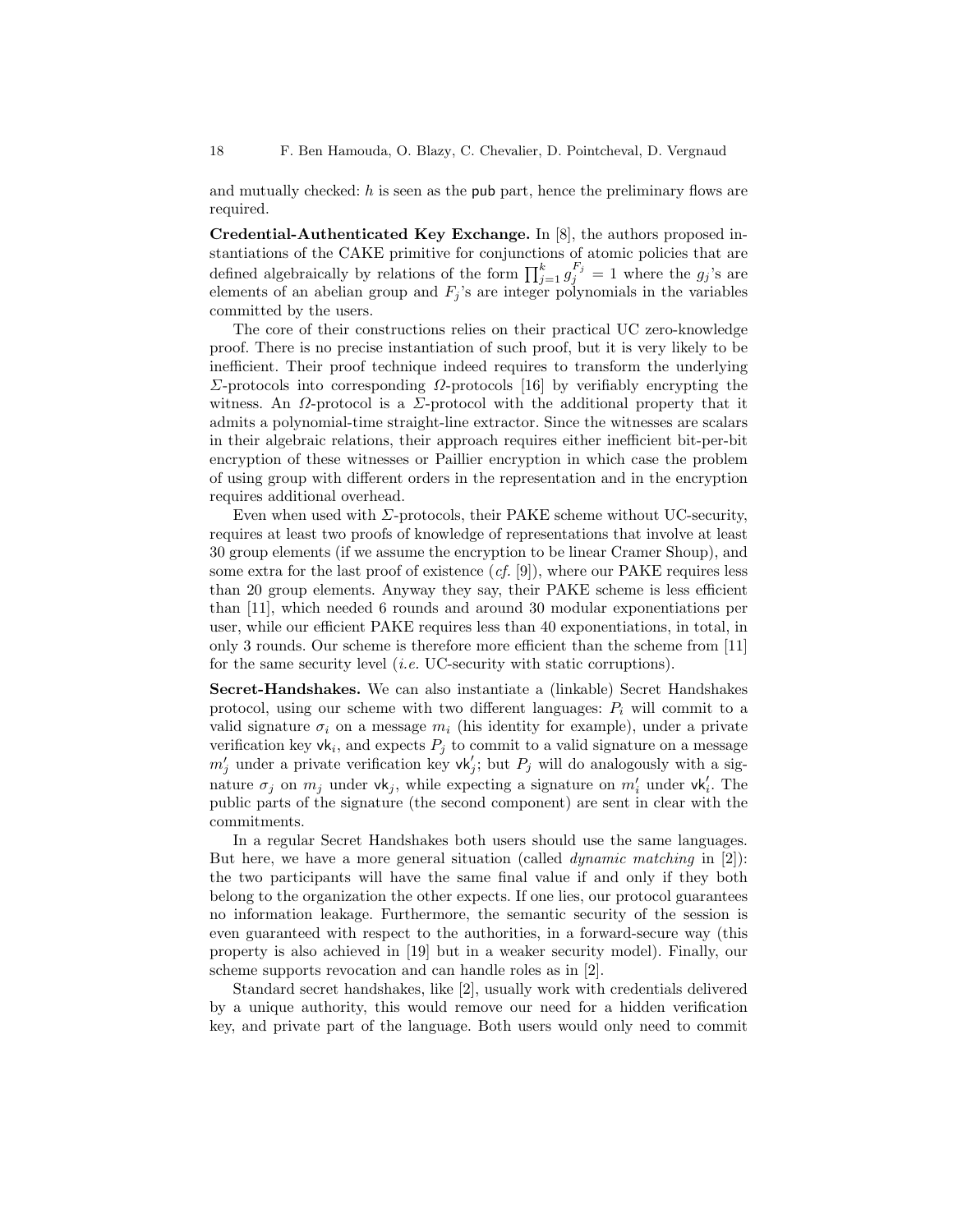to signatures on their identity/credential, and show that they are valid. This would require a dozen of group elements with our approach. Their construction requires only 4 elements under BDH, however it relies on the asymmetric Waters IBE with only two elements, whereas the only security proof known for such IBE [15] requires an extra term in  $\mathbb{G}_2$  which would render their technique far less efficient, as several extra terms would be needed to expect a provably secure scheme. While sometimes less effective, our LAKE approach can manage Secret Handshakes, and provide additional functionalities, like more granular control on the credential as part of them can be expressly hidden by both the users. More precisely, we provide affiliation-hiding property and let third parties unaware of the success/failure of the protocol.

Unlinkable Secret-Handshakes. Moving the users' identity from the public pub part to individual private priv part, and combining our technique with [7], it is also possible to design an unlinkable Secret Handshakes protocol [19] with practical efficiency. It illustrates the case where committed values have to be proven in a strict subset of G, as one has to commit to bits: the signed message M is now committed and not in clear, it thus has to be done bit-by-bit since the encoding  $G$  does not allow algebraic operations with the content to apply the Waters function on the message. It is thus possible to prove the knowledge of a Waters signature on a private message (identity) valid under a private verification key. Additional relations can be required on the latter to make authentication even stronger.

# Acknowledgments

This work was supported in part by the European Commission through the FP7-ICT-2011-EU-Brazil Program under Contract 288349 SecFuNet and the ICT Program under Contract ICT-2007-216676 ECRYPT II.

# References

- 1. Michel Abdalla, Céline Chevalier, and David Pointcheval. Smooth projective hashing for conditionally extractable commitments. In CRYPTO 2009, LNCS 5677, pages 671–689. Springer, August 2009.
- 2. Giuseppe Ateniese, Jonathan Kirsch, and Marina Blanton. Secret handshakes with dynamic and fuzzy matching. In NDSS 2007. The Internet Society, February / March 2007.
- 3. Dirk Balfanz, Glenn Durfee, Narendar Shankar, Diana K. Smetters, Jessica Staddon, and Hao-Chi Wong. Secret handshakes from pairing-based key agreements. In IEEE Symposium on Security and Privacy, pages 180–196. IEEE Computer Society, 2003.
- 4. Boaz Barak, Ran Canetti, Yehuda Lindell, Rafael Pass, and Tal Rabin. Secure computation without authentication. In CRYPTO 2005, LNCS 3621, pages 361– 377. Springer, August 2005.